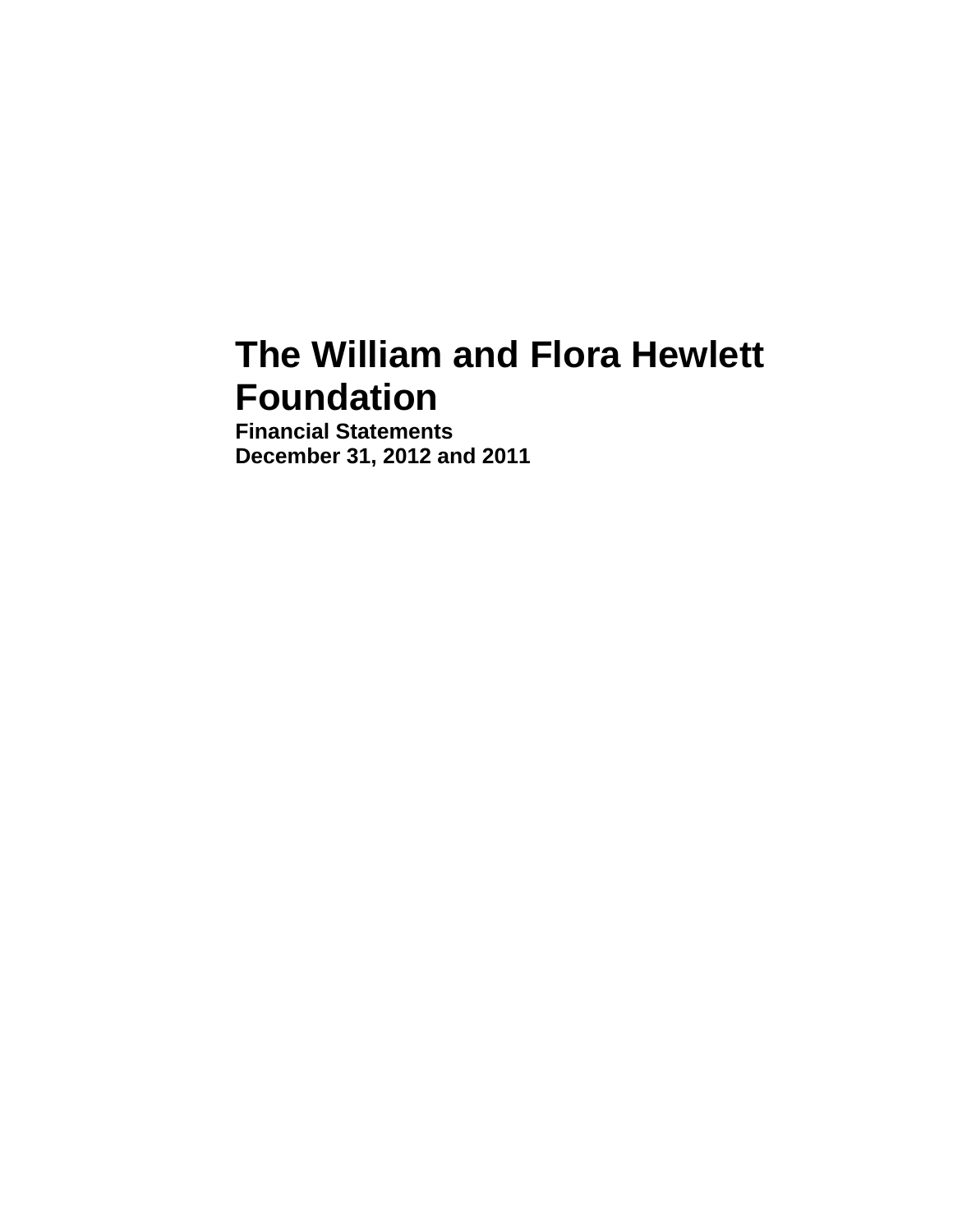

#### **Independent Auditor's Report**

To The Board of Directors of The William and Flora Hewlett Foundation:

We have audited the accompanying financial statements of The William and Flora Hewlett Foundation ("The Foundation"), which comprise the statements of financial position as of December 31, 2012 and December 31, 2011, and the related statements of activities and changes in net assets and statements of cash flows for the years then ended.

#### *Management's Responsibility for the Financial Statements*

Management is responsible for the preparation and fair presentation of the financial statements in accordance with accounting principles generally accepted in the United States of America; this includes the design, implementation, and maintenance of internal control relevant to the preparation and fair presentation of financial statements that are free from material misstatement, whether due to fraud or error.

#### *Auditor's Responsibility*

Our responsibility is to express an opinion on the financial statements based on our audits. We conducted our audits in accordance with auditing standards generally accepted in the United States of America. Those standards require that we plan and perform the audit to obtain reasonable assurance about whether the financial statements are free from material misstatement.

An audit involves performing procedures to obtain audit evidence about the amounts and disclosures in the financial statements. The procedures selected depend on our judgment, including the assessment of the risks of material misstatement of the financial statements, whether due to fraud or error. In making those risk assessments, we consider internal control relevant to the Foundation's preparation and fair presentation of the financial statements in order to design audit procedures that are appropriate in the circumstances, but not for the purpose of expressing an opinion on the effectiveness of the Foundation's internal control. Accordingly, we express no such opinion. An audit also includes evaluating the appropriateness of accounting policies used and the reasonableness of significant accounting estimates made by management, as well as evaluating the overall presentation of the financial statements. We believe that the audit evidence we have obtained is sufficient and appropriate to provide a basis for our audit opinion.

#### *Opinion*

In our opinion, the financial statements referred to above present fairly, in all material respects, the financial position of The Foundation at December 31, 2012 and December 31, 2011, and the changes in its net assets and its cash flows for the years then ended in accordance with accounting principles generally accepted in the United States of America.

Prierwaterhouse Compara LLP

April 29, 2013

*PricewaterhouseCoopers LLP, Three Embarcadero Center, San Francisco, CA 94111 T: (415) 498 5000, F: (415) 498 7100,* www.pwc.com/us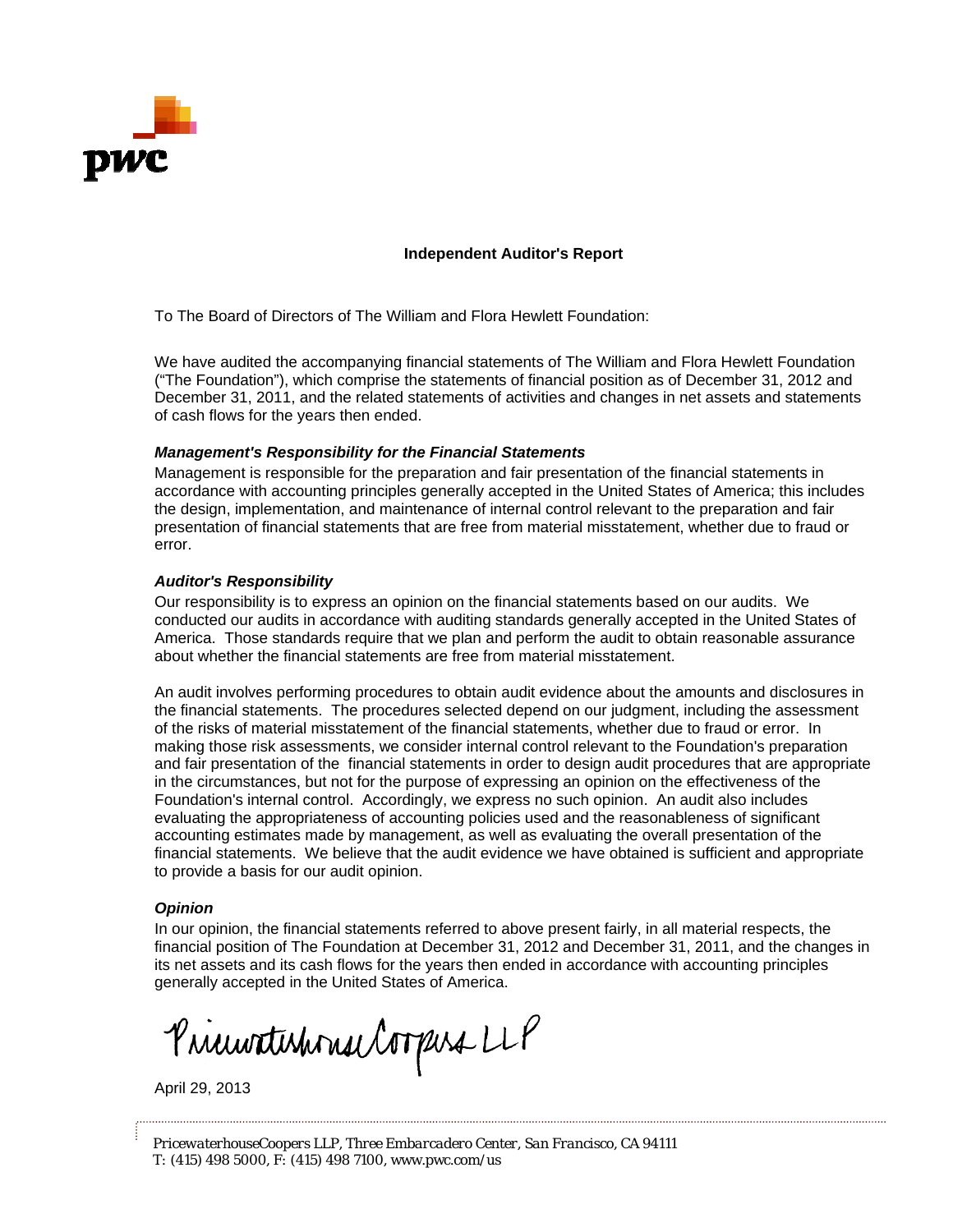# **The William and Flora Hewlett Foundation Statements of Financial Position December 31, 2012 and 2011 (dollars in thousands)**

|                                                |    |           | December 31, |           |
|------------------------------------------------|----|-----------|--------------|-----------|
|                                                |    | 2012      |              | 2011      |
| <b>Assets</b>                                  |    |           |              |           |
| Cash                                           | \$ | 13,035    | \$           | 1,555     |
| Investments, at fair value (Notes 3 and 4)     |    | 7,686,849 |              | 7,257,897 |
| Unrelated business income (UBI) tax refund due |    | 6,386     |              | 6,539     |
| Prepaid expenses and other assets              |    | 1,460     |              | 1,820     |
| Fixed assets, net of accumulated depreciation  |    |           |              |           |
| and amortization                               |    | 27,642    |              | 28,695    |
|                                                | S  | 7,735,372 | \$           | 7,296,506 |
|                                                |    |           |              |           |
| <b>Liabilities and Net Assets</b>              |    |           |              |           |
| Accounts payable and accrued liabilities       | \$ | 8,952     | \$           | 11,806    |
| Payable on lines of credit                     |    | 50,000    |              |           |
| Accrued postretirement health care benefit     |    | 6,999     |              | 5,933     |
| Deferred and federal excise tax payable        |    | 13,074    |              | 9,837     |
| Grants payable (Note 7)                        |    | 145,705   |              | 157,921   |
| Gifts payable, net of discount (Note 8)        |    | 116,017   |              | 172,783   |
| <b>Total liabilities</b>                       |    | 340,747   |              | 358,280   |
| Commitments (Note 3)                           |    |           |              |           |
| Unrestricted net assets                        |    | 7,394,625 |              | 6,938,226 |
|                                                | \$ | 7,735,372 | \$           | 7,296,506 |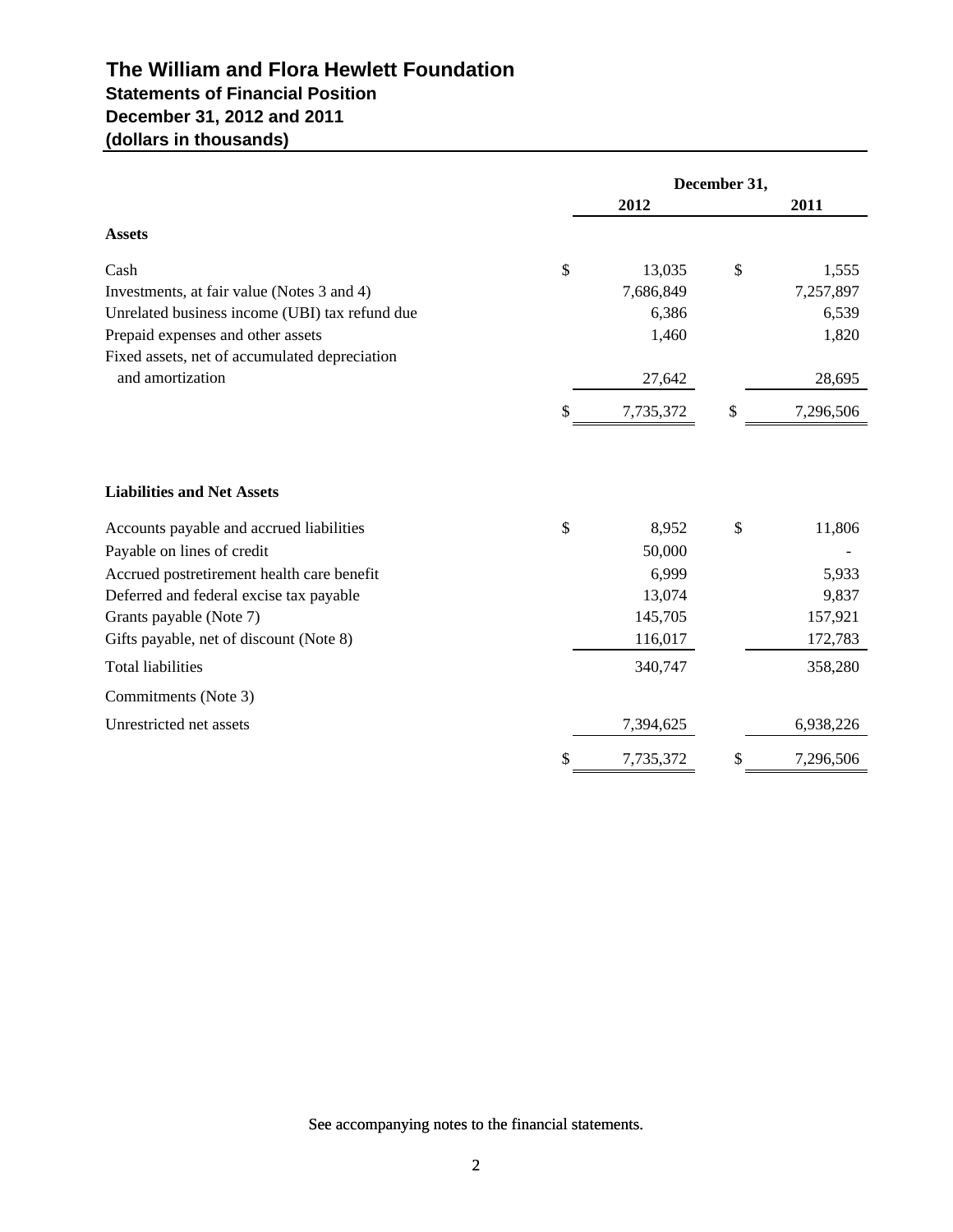## **The William and Flora Hewlett Foundation Statements of Activities and Changes in Net Assets Years Ended December 31, 2012 and 2011 (dollars in thousands)**

|                                                         | Year Ended December 31, |                 |
|---------------------------------------------------------|-------------------------|-----------------|
|                                                         | 2012                    | 2011            |
| <b>Unrestricted Net Assets</b>                          |                         |                 |
| Net investment revenues:                                |                         |                 |
| Interest, dividends and other                           | \$<br>86,712            | \$<br>73,827    |
| Gain on investment portfolio (Note 3)                   | 744,339                 | 254,669         |
| Investment management expense                           | (17, 479)               | (25, 277)       |
| Net investment income                                   | 813,572                 | 303,219         |
| Tax expense on investment income (Note 10)              | (12,099)                | (2,747)         |
| Net investment revenues                                 | 801,473                 | 300,472         |
| Expenses:                                               |                         |                 |
| Grants awarded, net of cancellations                    | (304,089)               | (202, 844)      |
| Change in gift discount (Note 8)                        | (6,234)                 | (10, 374)       |
| Direct and other charitable activities                  | (6, 497)                | (8, 843)        |
| Administrative expenses                                 | (28, 254)               | (24, 778)       |
| Total expenses                                          | (345,074)               | (246, 839)      |
| Income before net assets released from time restriction |                         |                 |
| and contribution                                        | 456,399                 | 53,633          |
| Net assets released from time restriction               |                         | 1,037           |
| Contribution                                            |                         | 46              |
| Net change in unrestricted net assets                   | 456,399                 | 54,716          |
| <b>Temporarily Restricted Net Assets</b>                |                         |                 |
| Change in temporarily restricted net assets:            |                         |                 |
| Change in value                                         |                         | 14              |
| Net assets released from time restriction               |                         | (1,037)         |
| Net change in temporarily restricted net assets         |                         | (1,023)         |
| Change in total net assets                              | 456,399                 | 53,693          |
| Net assets at beginning of year                         | 6,938,226               | 6,884,533       |
| Net assets at end of year                               | \$<br>7,394,625         | \$<br>6,938,226 |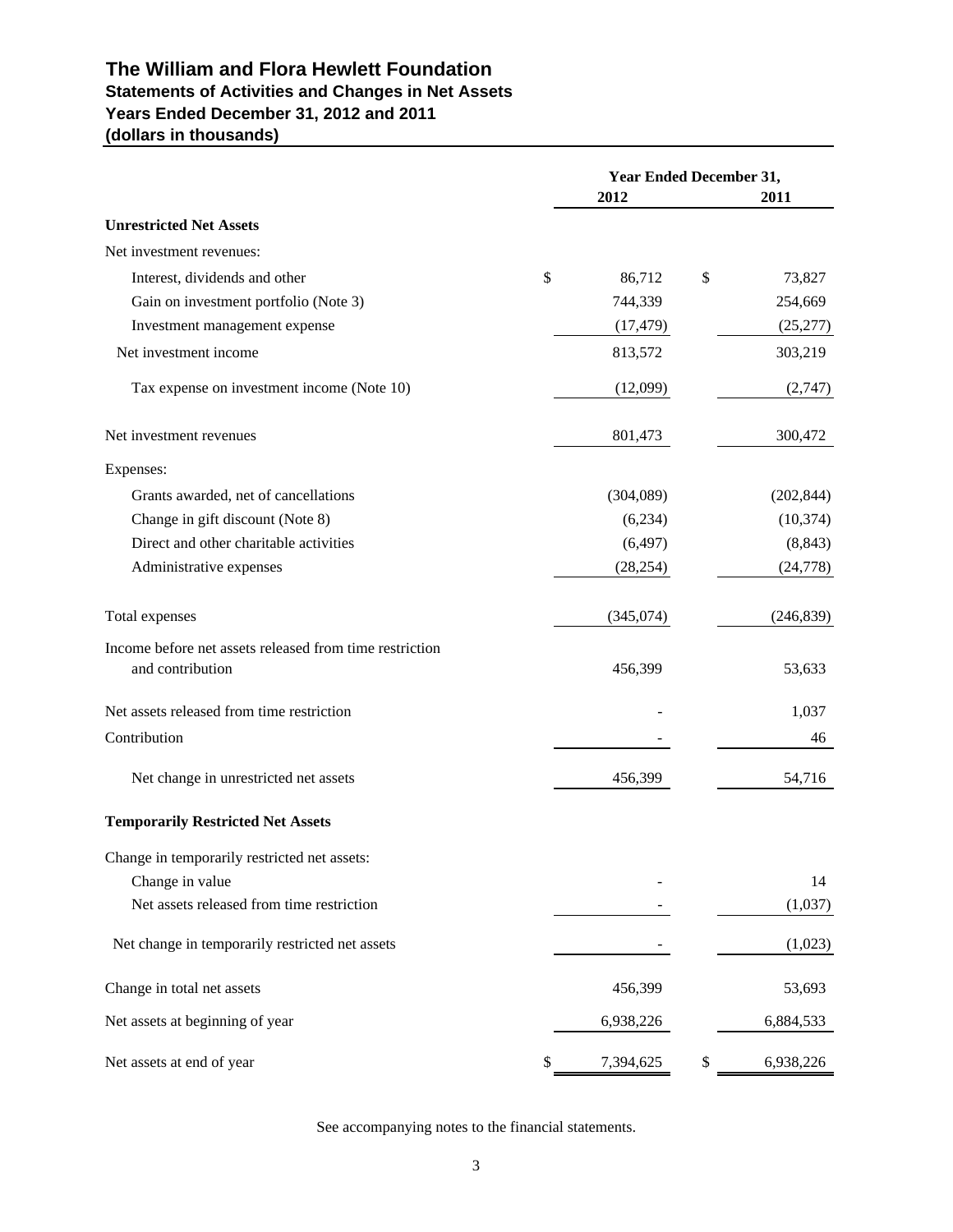# **Statements of Cash Flows Years Ended December 31, 2012 and 2011 (dollars in thousands) The William and Flora Hewlett Foundation**

|                                              | <b>Year Ended December 31,</b> |    |                |
|----------------------------------------------|--------------------------------|----|----------------|
|                                              | 2012                           |    | 2011           |
| Cash flows used in operating activities:     |                                |    |                |
| Interest and dividends received              | \$<br>82,060                   | \$ | 72,944         |
| Cash paid for taxes                          | (8,710)                        |    | (5,450)        |
| Cash paid to suppliers and employees         | (52,072)                       |    | (57, 469)      |
| Cash contributions received                  |                                |    | 46             |
| Grants and gifts paid                        | (379, 305)                     |    | (351, 693)     |
| Net cash used in operating activities        | (358, 027)                     |    | (341, 622)     |
| Cash flows from investing activities:        |                                |    |                |
| Purchases of fixed assets                    | (540)                          |    | (565)          |
| Proceeds from sale of fixed assets           | 7                              |    |                |
| Cash received from partnership distributions | 520,218                        |    | 367,809        |
| Proceeds from sale of investments            | 16,253,456                     |    | 17,204,133     |
| Purchase of investments                      | (16, 453, 634)                 |    | (17, 231, 712) |
| Net cash from investing activities           | 319,507                        |    | 339,665        |
| Cash flows used in financing activities:     |                                |    |                |
| Cash received from lines of credit           | 150,000                        |    | 100,000        |
| Cash paid on lines of credit                 | (100,000)                      |    | (100,000)      |
| Net cash received from financing activities  | 50,000                         |    |                |
| Net change in cash                           | 11,480                         |    | (1,957)        |
| Cash at beginning of year                    | 1,555                          |    | 3,512          |
| Cash at end of year                          | 13,035                         | S  | 1,555          |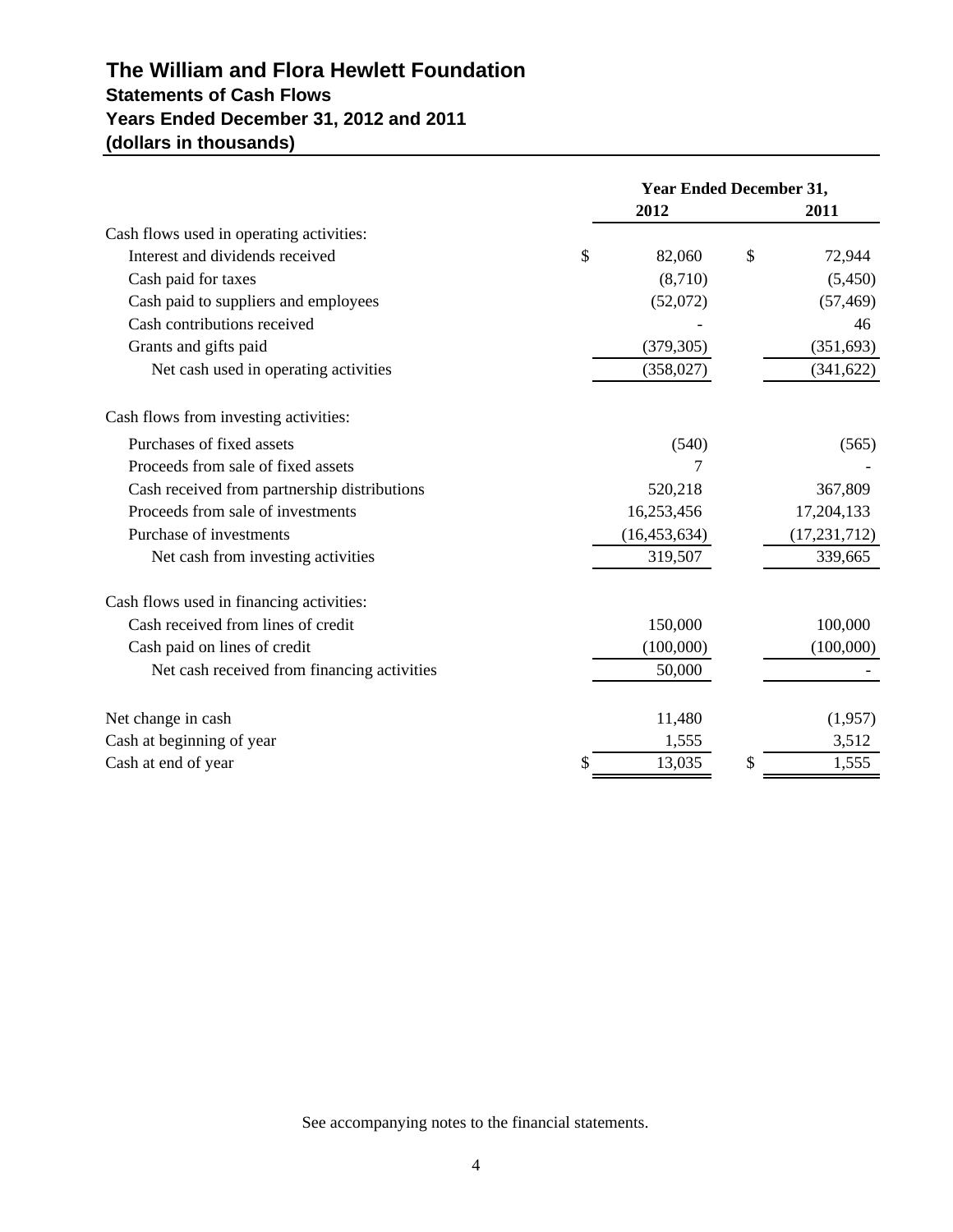# **Statements of Cash Flows Years Ended December 31, 2012 and 2011 (dollars in thousands) The William and Flora Hewlett Foundation**

|                                                          | <b>Year Ended December 31,</b> |                  |
|----------------------------------------------------------|--------------------------------|------------------|
|                                                          | 2012                           | 2011             |
| Reconciliation of change in net assets to net cash used  |                                |                  |
| in operating activities:                                 |                                |                  |
| Change in total net assets                               | \$<br>456,399                  | \$<br>53,693     |
| Adjustments to reconcile change in net assets            |                                |                  |
| to net cash used in operating activities:                |                                |                  |
| Depreciation and amortization on fixed assets            | 1,593                          | 1,717            |
| Gain on disposal of fixed assets                         | (7)                            |                  |
| Change in value of gifts discount                        | 6,234                          | 10,374           |
| Net unrealized and realized gain on investments          | (744, 339)                     | (254, 669)       |
| Decrease (increase) in UBI tax refund due                | 153                            | (6, 413)         |
| Increase in deferred and federal excise tax payable      | 3,237                          | 3,818            |
| Increase in accrued postretirement                       | 1,066                          | 1,212            |
| health care benefit                                      |                                |                  |
| Increase in value of temporarily restricted net assets   |                                | (14)             |
| Changes in operating assets and liabilities:             |                                |                  |
| Increase in interest and dividends receivable            | (4,653)                        | (883)            |
| Decrease (increase) in prepaid expenses and other assets | 360                            | (452)            |
| Decrease in accounts payable and accrued liabilities     | (2,854)                        | (1, 156)         |
| Decrease in grants payable                               | (12,216)                       | (18, 849)        |
| Decrease in gifts payable                                | (63,000)                       | (130,000)        |
| Net cash used in operating activities                    | (358, 027)                     | \$<br>(341, 622) |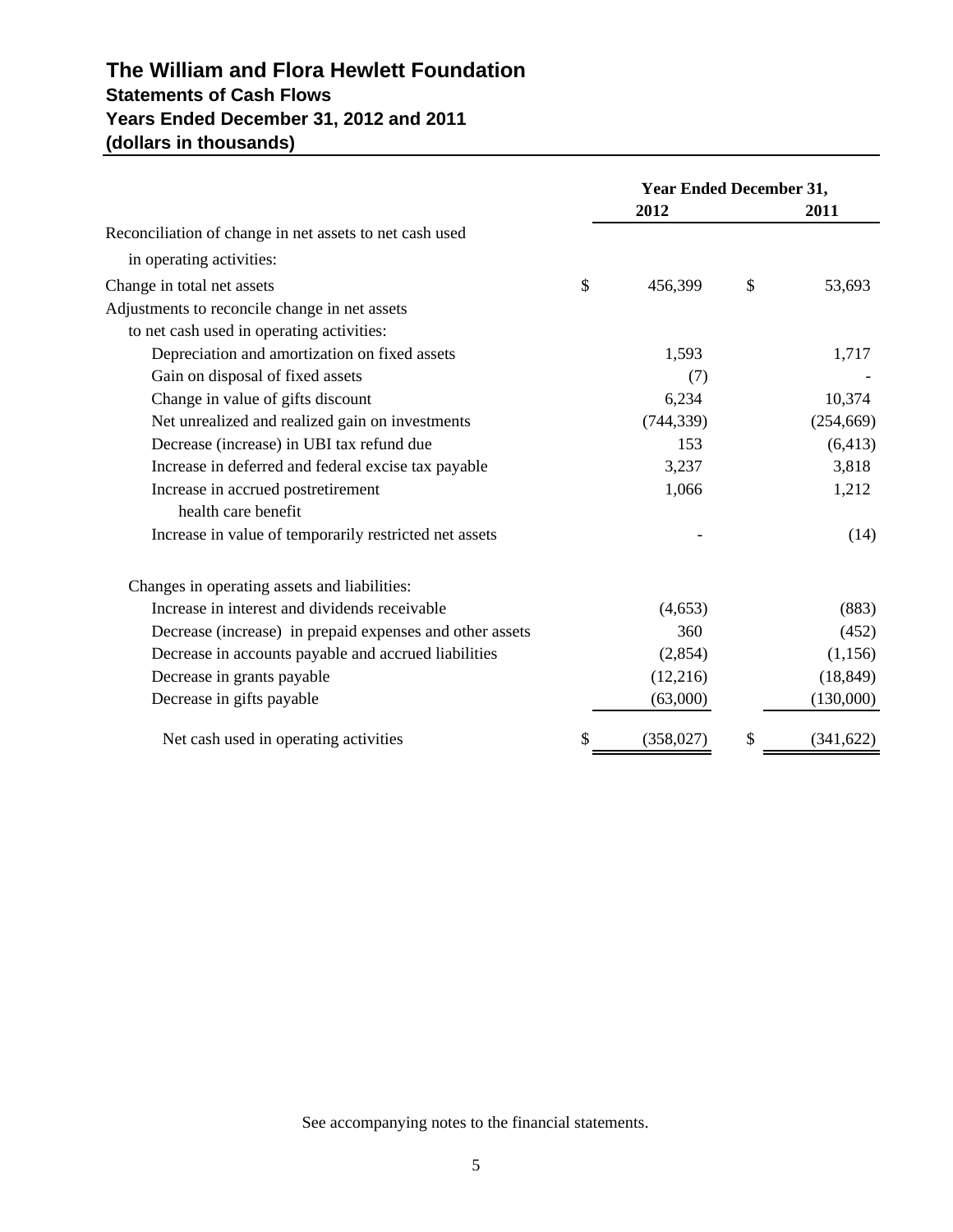## **1. The Organization**

The William and Flora Hewlett Foundation (the "Foundation") is a private foundation incorporated in 1966 as a non-profit 501(c)(3) charitable organization. The Foundation's grantmaking activities are concentrated in the program areas of education, environment, performing arts, global development and population. More detailed information regarding the Foundation's charitable activities can be obtained from the Foundation's website at www.hewlett.org.

## **2. Significant Accounting Policies**

## **Basis of presentation**

The accompanying financial statements have been prepared on the accrual basis of accounting.

## **Investments**

Investments in stocks and bonds which are listed on national securities exchanges, quoted on NASDAQ or on the over-the-counter market are valued at the last reported sale price, or in the absence of a recorded sale, at a value between the most recent bid and asked prices. Futures, forwards, swaps and options that are traded on exchanges are valued at the last reported sale price or, if they are traded over-the-counter, at the most recent bid price. Index swaps, which gain exposure to equities and fixed income securities in a leveraged form, are traded with a counterparty and are valued at each month end. Equity swaps are valued based on the last reported price of the relevant index or ETF. Fixed income swaps are valued at the last reported sale price, or in the absence of a recorded sale, at a value between the most recent bid and asked prices. Short-term investments are valued at amortized cost, which approximates fair value. Since there is no readily available market for investments in limited partnerships, such investments are valued at amounts reported to the Foundation by the general partners of such entities. The investments of these limited partnerships, such as venture capital, buyout firms and real estate partnerships, include securities of companies that are not immediately liquid. Accordingly, their values are based upon guidelines established by the general partners. Management believes this method provides a reasonable estimate of fair value. These values may differ significantly from values that would have been used had a readily available market existed for such investments, and the differences could be material to a change in net assets of the Foundation.

Investment transactions are recorded on trade date. Realized gains and losses on sales of investments are determined on the specific identification basis.

Foreign currency amounts are translated into U.S. dollars based upon exchange rates as of December 31. Transactions in foreign currencies are translated into U.S. dollars at the exchange rate prevailing on the transaction date.

Cash equivalents categorized as investments include money market mutual funds, foreign currency held for investment purposes, and fixed income securities with an original or remaining maturity when purchased of three months or less.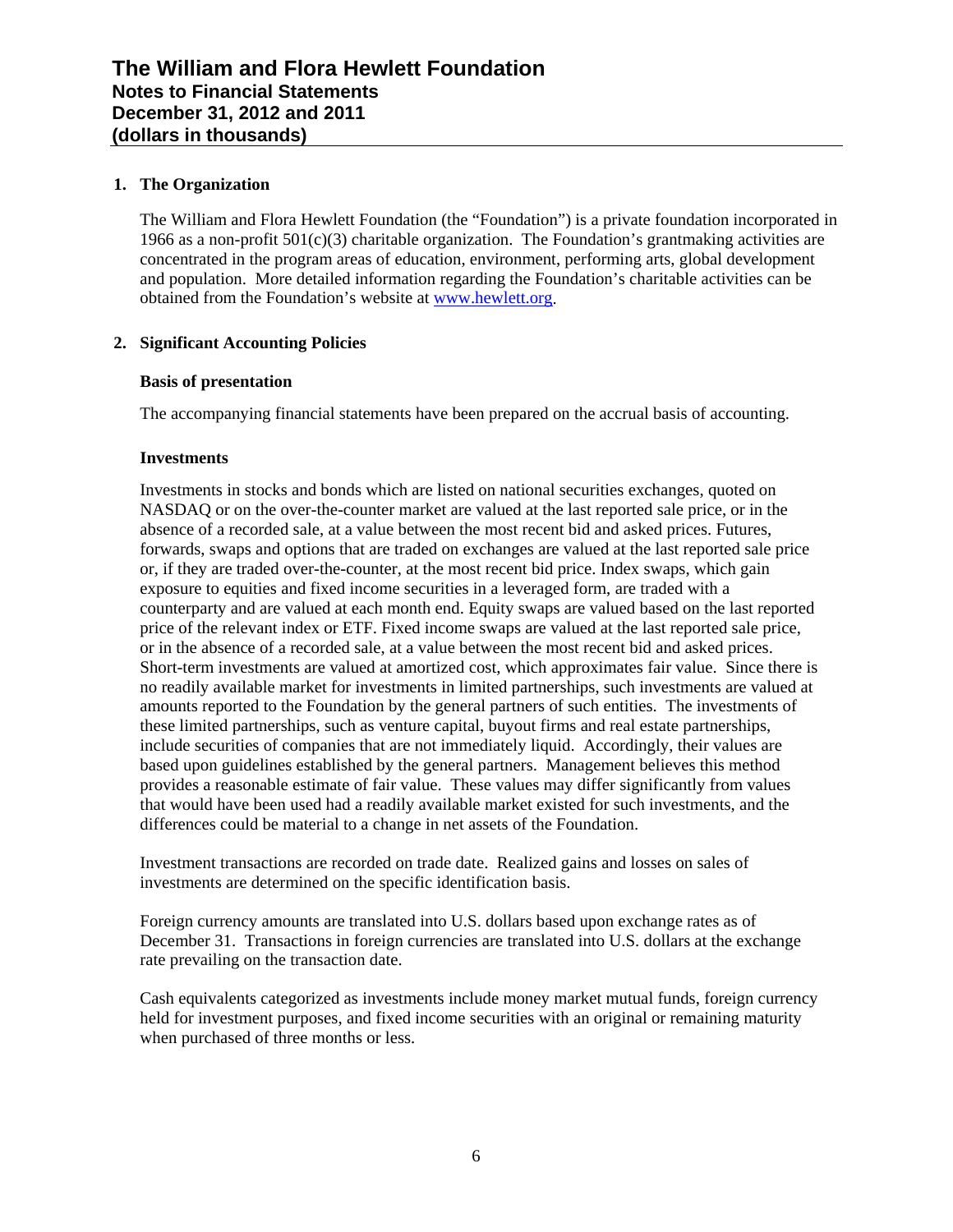## **Cash**

Cash consists of funds held in commercial interest-bearing accounts, for operating expenses.

## **Fixed Assets**

Fixed assets are recorded at cost and depreciated using the straight-line basis over their estimated useful lives. The headquarters building and associated fixtures are depreciated over ten to fifty years. Furniture and computer and office equipment are depreciated over estimated useful lives of three to ten years.

## **Net Asset Classification**

The Foundation's activities and related assets and liabilities are classified as unrestricted and temporarily restricted according to the terms of the contributions, if any. The Foundation has no permanently restricted net assets.

Unrestricted balances consist of funds undesignated and currently available for all Foundation activities. Temporarily restricted balances, if any, consist of funds available for support of the Foundation's activities, which are expendable only for purposes specified by the donor or within a specified period. As of December 31, 2012 and 2011 there were no temporarily restricted net assets.

## **Grants**

Grant awards are expensed when awarded by the Foundation.

## **Use of Estimates**

The preparation of financial statements in conformity with accounting principles generally accepted in the United States of America requires management to make estimates and assumptions that affect the reported amounts of assets and liabilities at the date of the financial statements. Estimates also affect the reported amounts of changes in net assets during the reporting period. Actual results could differ from those estimates.

## **Reclassifications**

Certain reclassifications have been made to the 2011 balances to conform to the presentation of the 2012 Statement of Cash Flows in the "cash flow from investing activities" section. These reclassifications had no effect on net cash from investing activities or the net change in cash for the year ended December 31, 2011.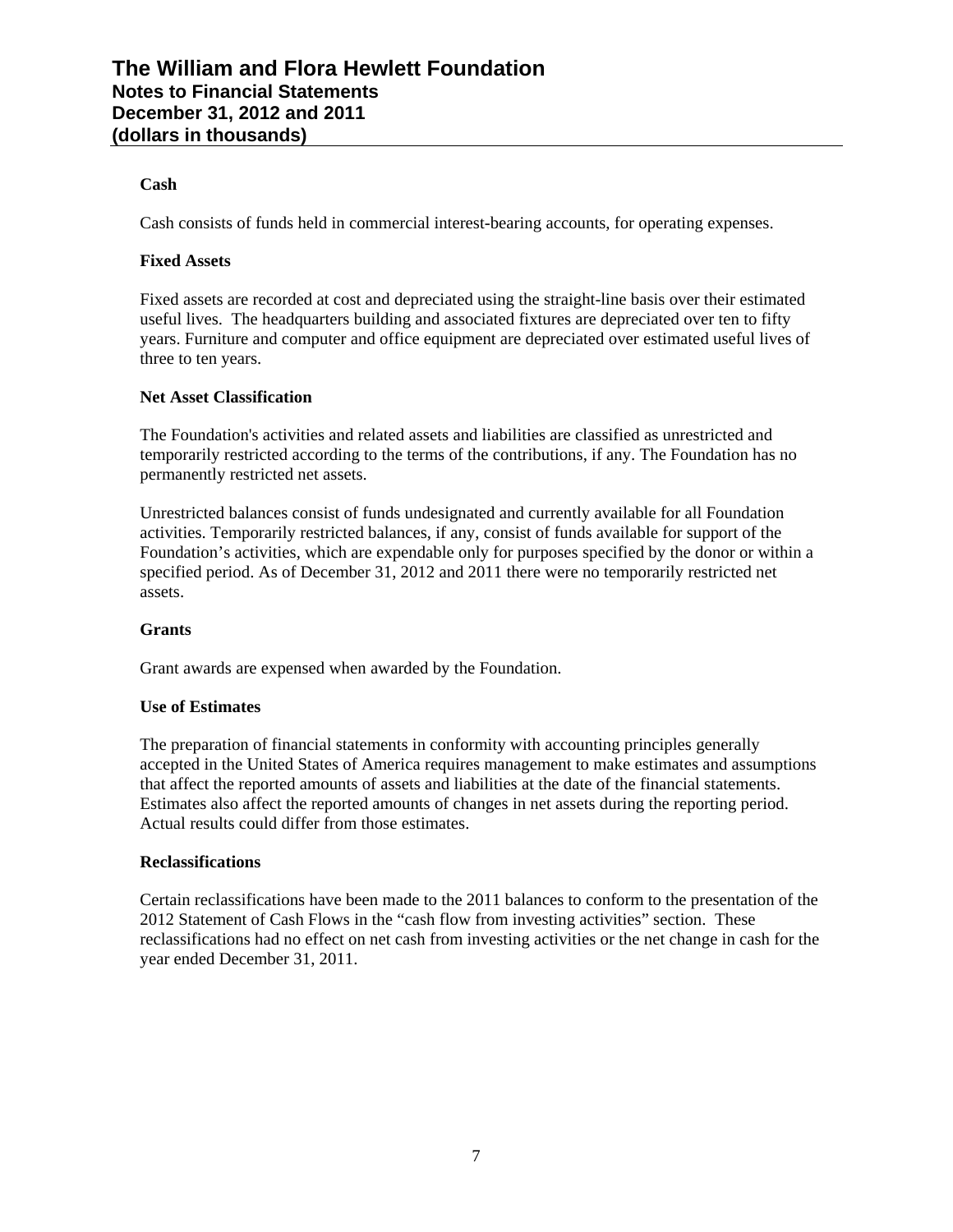## **Recent Accounting Pronouncements**

In May 2011, the FASB issued Accounting Standards Update ("ASU") 2011-04, an amendment to the Accounting Standards Codification (ASC) 820: *Amendments to Achieve Common Fair Value Measurement and Disclosure Requirement in U.S. GAAP and IFRSs*. This update clarified the application of existing fair value measurement requirements, and changed certain requirements relating to fair value disclosures for certain entities (including those at the investment partnership level) for assets which are categorized within Level 3 of the fair value hierarchy. The Foundation adopted this guidance for the year ending December 31, 2012 and there was no impact to the Foundation's financial statements and disclosures.

In December 2011, the FASB issued Accounting Standards Update ("ASU") 2011-11, *Disclosures about Offsetting Assets and Liabilities*. These disclosures will provide additional information about offsetting arrangements of an entity's financial assets and liabilities. The guidance will be effective for the Foundation beginning January 1, 2013. The Foundation is currently assessing the impact of this guidance on its financial statements.

## **3. Investments**

The Foundation's investment portfolio, at December 31 consists of the following:

|                                                                         | 2012           | 2011          |
|-------------------------------------------------------------------------|----------------|---------------|
| Investments, at fair value                                              |                |               |
| Hewlett-Packard and Agilent common stock                                | 171,908<br>\$. | 198,608<br>\$ |
| Global equities                                                         | 771,199        | 426,546       |
| Commingled funds                                                        | 1,509,313      | 1,269,536     |
| Alternative assets                                                      | 4,301,055      | 4,378,307     |
| Fixed income                                                            | 1,041,503      | 897,885       |
| Net (payable) on forward fixed income transactions                      | (575, 822)     | (493,330)     |
| Cash equivalents                                                        | 303,952        | 876,772       |
| Net receivable (payable) from unsettled securities purchases $\&$ sales | 171,886        | (288, 842)    |
| Derivatives                                                             | (8,145)        | (7,585)       |
| Total                                                                   | \$7,686,849    | \$7,257,897   |

Alternative assets consist of private equity, real assets, absolute return and distressed / credit assets, held in partnership or trust format. The commingled funds are primarily global funds invested in long-only equities; assets in these funds are held indirectly by the Foundation in either partnership or trust format.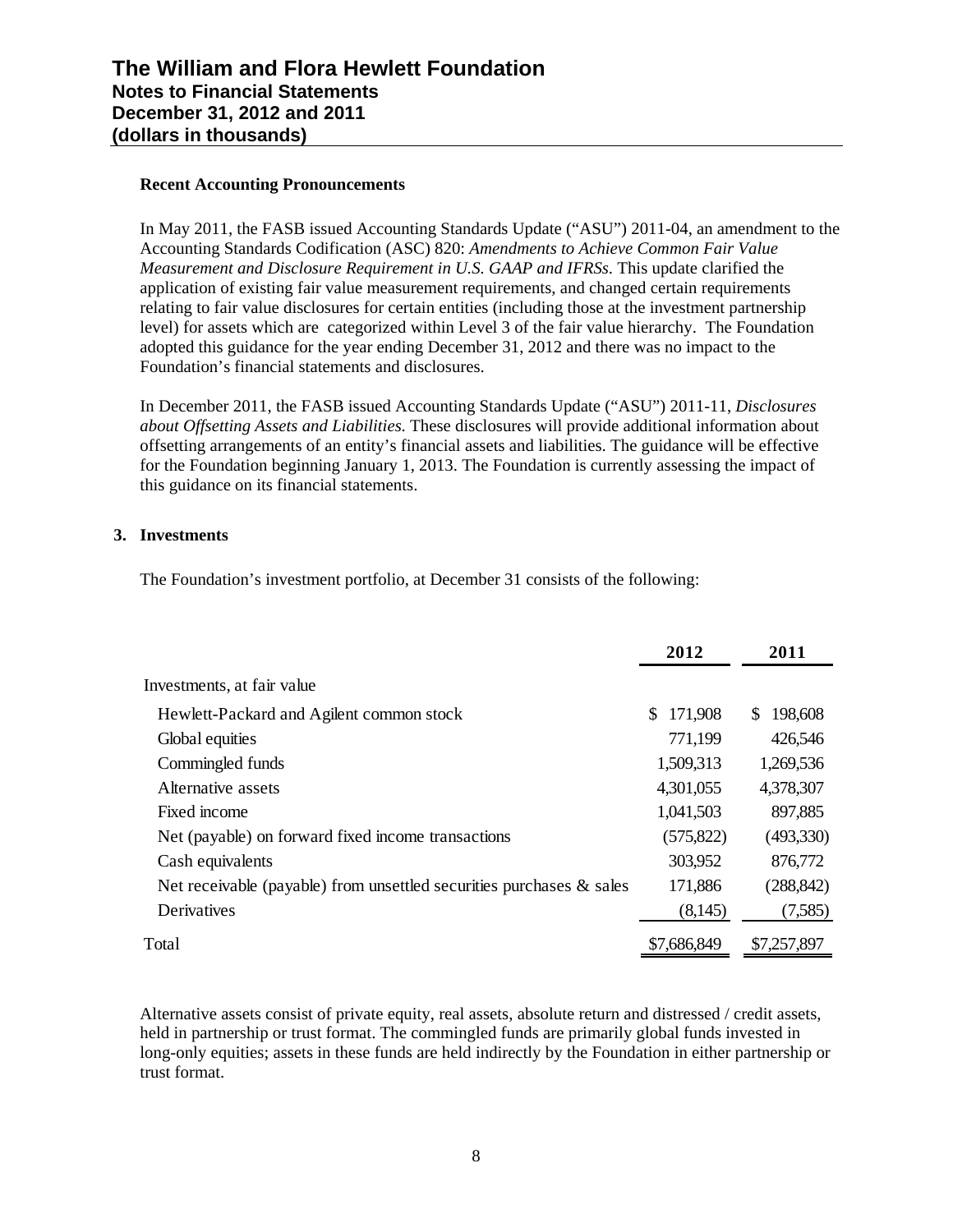The investment goal of the Foundation is to maintain or grow its asset size and spending power in real (inflation adjusted) terms with risk at a level appropriate to the Foundation's program objectives. The Foundation diversifies its investments among various financial instruments and asset categories, and uses multiple investment strategies. As a general practice, except for the Foundation's holdings in Hewlett-Packard and Agilent stock and certain index swaps, all financial assets of the Foundation are managed by external investment management firms selected by the Foundation. All financial assets of the Foundation are held in custody by a major commercial bank, except for assets invested with partnerships, commingled funds and the overlay swaps, which have separate arrangements related to their legal structure.

Approximately 44% and 40% of the Foundation's assets at December 31, 2012 and 2011, respectively, are invested (directly or indirectly) in publicly traded equities, which are listed on national exchanges, quoted on NASDAQ, or in the over-the-counter market; treasury and agency bonds of the U.S. government; and investment grade corporate bonds for which active trading markets exist.

Net realized and unrealized gains and losses on investments are reflected in the statements of activities and changes in net assets. The gain or loss on the Foundation's investment portfolio for the years ended December 31, 2012 and 2011 consists of the following:

|                               | 2012    |               | 2011     |
|-------------------------------|---------|---------------|----------|
| Net realized gain             | 517,904 | <sup>\$</sup> | 354,296  |
| Net unrealized gain $/(loss)$ | 226,435 |               | (99,627) |
|                               | 744,339 |               | 254,669  |

Approximately 56% and 60% of the Foundation's investments at December 31, 2012 and 2011, respectively, were invested with various limited partnerships and managers that invest in the securities of companies that are not immediately liquid, such as venture capital and buyout firms, and in real estate limited partnerships or private REITs that have investments in various types of properties. At December 31, 2012 and 2011, the Foundation's commitment to contribute additional capital in future years to various partnerships was approximately \$1,048,362 and \$1,187,575, respectively.

Investment securities are exposed to various risks, such as changes in interest rates or credit ratings and market fluctuations. Due to the level of risk associated with certain investment securities and the level of uncertainty related to changes in the value of investment securities, it is possible that the value of the Foundation's investments and total net assets balance could fluctuate materially.

Legal, tax and regulatory changes could occur during the term of the Foundation's fund investments. The regulatory environment for private equity and hedge funds is evolving, and changes in the regulation of these funds may adversely affect the value of investments held by the Foundation. The Foundation believes that the effect of any future regulatory change on the Foundation's assets would likely not be substantial.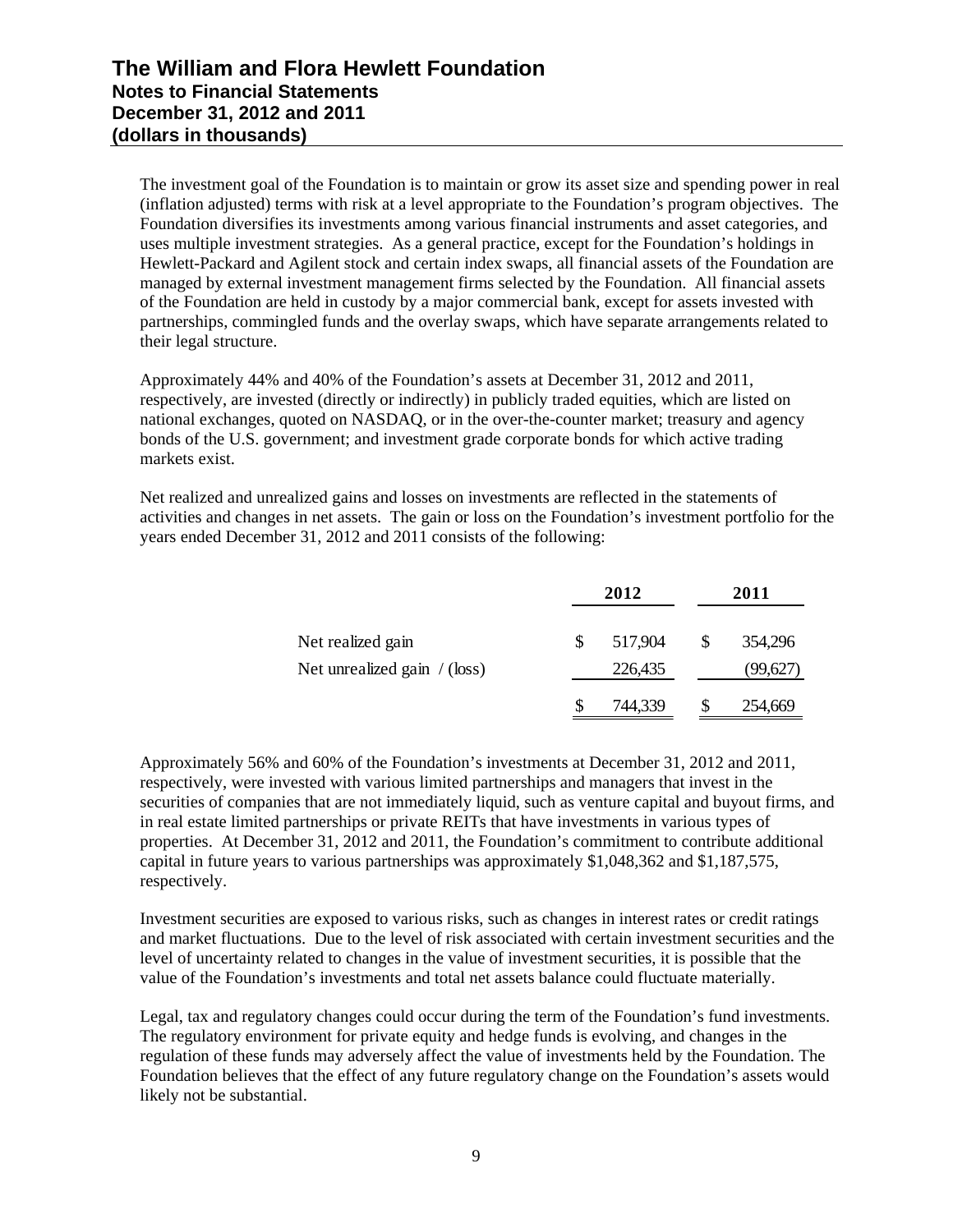The Foundation maintains a custody account with its primary custodian, The Bank of New York Mellon Corporation (BNY Mellon). Although the Foundation monitors BNY Mellon and believes that it is an appropriate custodian, there is no guarantee that BNY Mellon, or any other custodian that the Foundation may use from time to time, will not become insolvent. The Foundation believes that, in the event of the insolvency of its custodian, some of the Foundation's assets may be unavailable for a period of time, but that it would ultimately have full recovery of its assets.

The Foundation holds repurchase agreement and reverse repurchase agreement securities in its investment portfolio. These securities are held in separately managed accounts, in both the cash equivalent and the distressed / credit portion of the portfolio. In a repurchase agreement, the Foundation buys a security from another party (usually a financial institution) with the agreement that it be sold back in the future at an agreed upon price. In a reverse repurchase agreement, the Foundation sells a security to another party (usually a financial institution) with the agreement that it be bought back in the future at an agreed upon price. Repurchase and reverse repurchase agreements subject the Foundation to counterparty risk, meaning that the Foundation could lose money if the other party fails to perform under the terms of the agreement. For repurchase agreements, the Foundation mitigates this risk by ensuring that its repurchase agreements are collateralized by U.S. government agency securities and treasury securities. For reverse repurchase agreements, the Foundation mitigates this risk by ensuring that it receives cash in exchange for the security. Collateral for repurchase agreements amounts to \$8,976 and \$726,546 as of December 31, 2012 and 2011, respectively. Securities sold for reverse repurchase agreements amounts to \$(39,922) and \$0 as of December 31, 2012 and 2011, respectively. All collateral is held by the custodian and is monitored daily to ensure that it continues to meet the terms of the repurchase agreement. Investments in repurchase and reverse repurchase agreements are also based on a review of the credit quality of the counterparty.

At December 31, 2012, the Foundation's net receivable from unsettled securities purchases and sales includes a receivable from brokers of \$190,689 and a payable to brokers of \$18,803. At December 31, 2011, the net payable from unsettled securities purchases and sales included a receivable from brokers of \$54,519 and a payable to brokers of \$343,361.

The Foundation held 3.8 million shares of Hewlett-Packard Company ("Hewlett-Packard") stock with a market price of \$14.25 per share at December 31, 2012. At December 31, 2011, the Foundation held 3.8 million shares with a market price of \$25.76 per share. The Foundation held 2.9 million shares of Agilent Company ("Agilent") stock with a market price of \$40.94 per share at December 31, 2012. At December 31, 2011, the Foundation held 2.9 million shares of Agilent stock with a market price of \$34.93 per share.

## **Derivative Instruments**

The Foundation transacts in a variety of derivative instruments including futures, forwards, swaps and options primarily for trading purposes with each instrument's primary risk exposure being interest rate, credit, foreign exchange, equity or commodity risk. The fair value of these derivative instruments, held in the Foundation's separately managed accounts, is included in the investments line item in the statements of financial position with changes in fair value reflected as realized gains (losses) or unrealized gains (losses) on derivatives within the statements of activities and changes in net assets.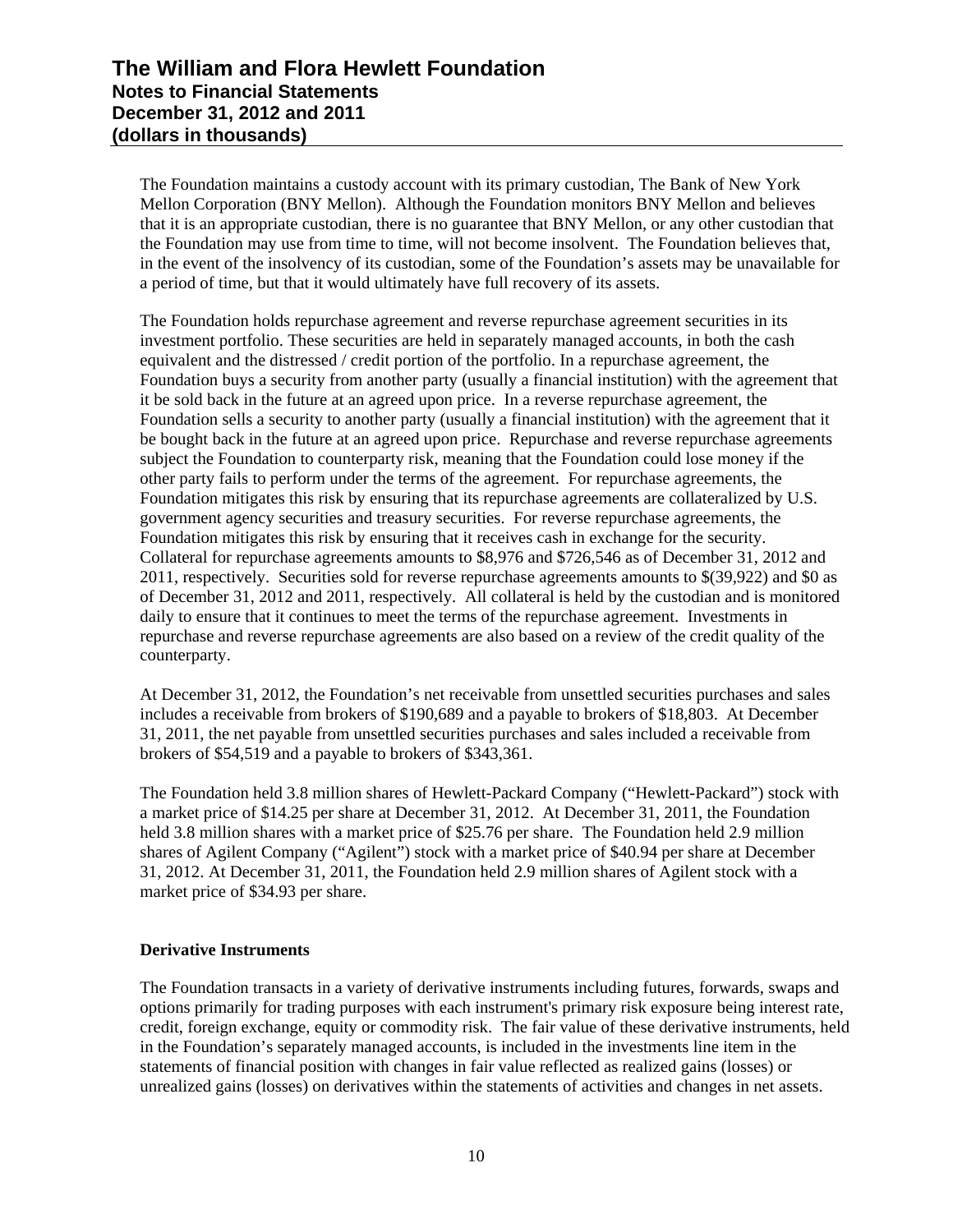The Foundation does not designate any derivative instruments as hedging instruments under GAAP.

Some investment managers retained by the Foundation have been authorized to use certain financial derivative instruments in a manner set forth by either the Foundation's written investment policy, specific manager guidelines or partnership/fund agreement documents. Specifically, financial derivative instruments may be used for the following purposes: (1) currency forward contracts and options are used to hedge nondollar exposure in foreign investments, or to take positions in managed currency portfolios; (2) futures and swap contracts are used to rebalance asset categories within the portfolio and to manage market exposures in managed portfolios; and (3) futures contracts, swaps and options are used to hedge or leverage positions in managed portfolios.

Certain of the Foundation's managers purchase or sell fixed income securities on a delayed delivery or forward settled basis. These transactions involve a commitment by the Foundation to purchase or sell securities for a predetermined price or yield, with payment and delivery taking place beyond the customary settlement period, typically from 1 to 3 months. When purchasing a security on a delayed delivery basis, the Foundation assumes the rights and risks of ownership of the security, including the risk of price and yield fluctuations, and reflects such fluctuations in its net assets. The manager may dispose of or renegotiate a delayed delivery transaction after it is entered into, and may sell the securities before they are delivered, which may result in a capital gain or loss. At December 31, 2012 and 2011 the net liability for these forward purchases and sales was \$575,822 and \$493,330, respectively.

Premiums paid or received with respect to open options contracts at December 31, 2012 and 2011 were \$(16,748) and \$(8,412), respectively. The total value of investments pledged with respect to options and futures contracts at December 31, 2012 and 2011 was \$2,998 and \$2,056, respectively. The value of restricted cash held at brokers as collateral for variation margin at December 31, 2012 and 2011 was \$(1,490) and \$2,457 respectively.

In the opinion of the Foundation's management, the use of financial derivative instruments in its investment program is appropriate and customary for the investment strategies employed. Using those instruments reduces certain investment risks and may add value to the portfolio. The instruments themselves, however, do involve investment and counterparty risk in amounts greater than what are reflected in the Foundation's financial statements. Management does not anticipate that losses, if any, from such instruments would materially affect the financial position of the Foundation.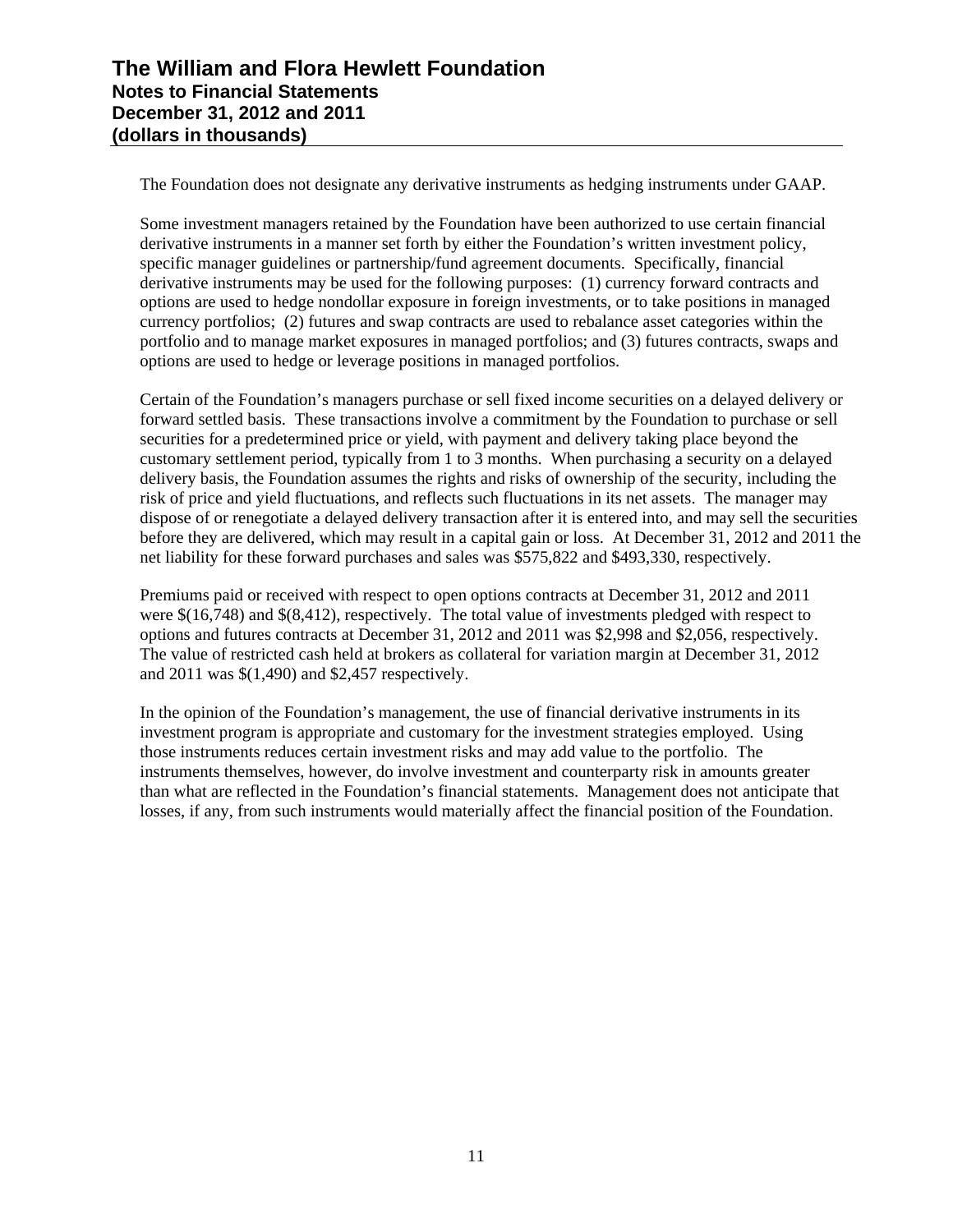The following table lists fair value of derivatives by contract type as included in the statement of financial position at December 31, 2012. This table excludes exposures relating to derivatives held indirectly through commingled funds.

|                                             |                                           | <b>Asset Derivatives</b> |             | <b>Liability Derivatives</b> |             |
|---------------------------------------------|-------------------------------------------|--------------------------|-------------|------------------------------|-------------|
|                                             | Statement of<br><b>Financial Position</b> | Average<br>Notional/     | Fair        | Average<br>Notional/         | Fair        |
|                                             | Location                                  | # of Contracts           | Value       | # of Contracts               | Value       |
| Derivatives not designated as               |                                           |                          |             |                              |             |
| hedging instruments under ASC 815           |                                           |                          |             |                              |             |
| Interest rate contracts                     | Investments                               | \$<br>138,000            | \$<br>3,392 | \$<br>(132,000)              | \$<br>(766) |
| Futures - Interest rate contracts           | Investments                               | (0)                      | 923         | $\Omega$                     | (171)       |
| Credit contracts                            | Investments                               | 122,351                  | 1,283       | 73,504                       | (1,302)     |
| Equity contracts                            | Investments                               | 2,044                    | 948         | (13, 139)                    | (11,761)    |
| Foreign exchange contracts                  | Investments                               | 108,696                  | 105,211     | (109, 281)                   | (105,902)   |
| Total derivatives not designated as hedging |                                           |                          |             |                              |             |
| instruments under ASC 815                   |                                           |                          | 111,757     |                              | (119,902)   |

The following table lists fair value of derivatives by contract type as included in the statement of financial position at December 31, 2011. This table excludes exposures relating to derivatives held indirectly through commingled funds.

|                                             |                                                       | <b>Asset Derivatives</b>               |               | <b>Liability Derivatives</b>           |    |               |
|---------------------------------------------|-------------------------------------------------------|----------------------------------------|---------------|----------------------------------------|----|---------------|
|                                             | Statement of<br><b>Financial Position</b><br>Location | Average<br>Notional/<br># of Contracts | Fair<br>Value | Average<br>Notional/<br># of Contracts |    | Fair<br>Value |
| Derivatives not designated as               |                                                       |                                        |               |                                        |    |               |
| hedging instruments under ASC 815           |                                                       |                                        |               |                                        |    |               |
| Interest rate contracts                     | Investments                                           | \$<br>87,725                           | \$<br>1,792   | \$<br>(175,050)                        | \$ | (928)         |
| Futures - Interest rate contracts           | Investments                                           |                                        | 860           | $\Omega$                               |    | (81)          |
| Credit contracts                            | Investments                                           | 78,715                                 | 471           | 114,203                                |    | (4,675)       |
| Equity contracts                            | Investments                                           | 362                                    | 433           | (14, 387)                              |    | (5,677)       |
| Foreign exchange contracts                  | Investments                                           | 102,737                                | 112,898       | (102, 807)                             |    | (112,678)     |
| Total derivatives not designated as hedging |                                                       |                                        |               |                                        |    |               |
| instruments under ASC 815                   |                                                       |                                        | 116,454       |                                        | S  | (124, 039)    |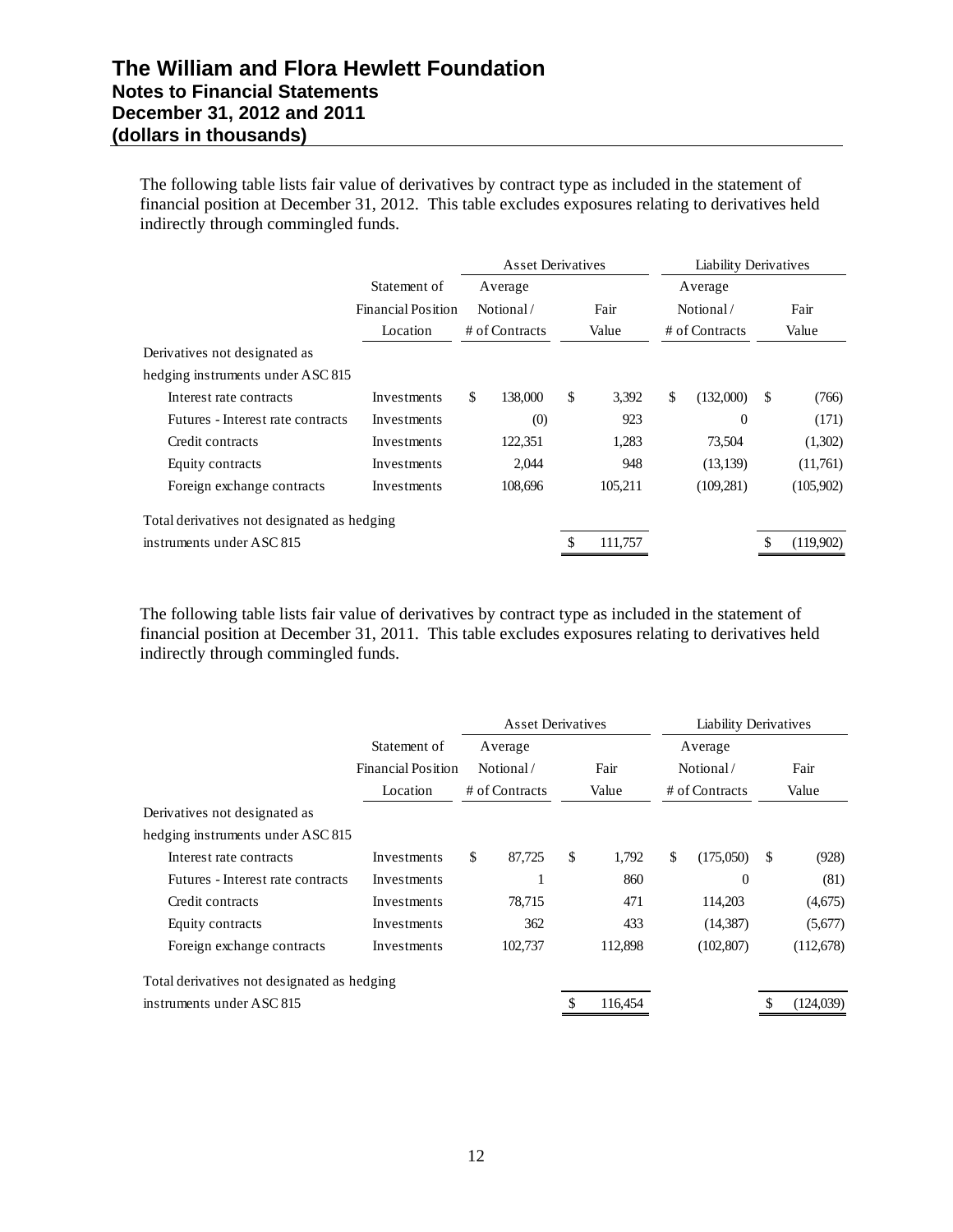The following table indicates the gains and losses on derivatives, by contract type, as included in the Statement of Activities and Change in Net Assets for the year ended December 31, 2012.

|                                     | Location of Gain or (Loss)   | Change in Unrealized Gain or (Loss) |    | Realized Gain or (Loss) |
|-------------------------------------|------------------------------|-------------------------------------|----|-------------------------|
|                                     | Recognized as                | Recognized as                       |    | Recognized as           |
|                                     | Income on Derivatives        | Income on Derivatives               |    | Income on Derivatives   |
| Derivatives not designated as       |                              |                                     |    |                         |
| hedging instruments under ASC 815   |                              |                                     |    |                         |
| Interest rate contracts             | Gain on investment portfolio | \$<br>506                           | \$ | 2,676                   |
| Futures - Interest rate contracts   | Gain on investment portfolio | (26)                                |    | (8,993)                 |
| Credit contracts                    | Gain on investment portfolio | 2,795                               |    | 3,431                   |
| Equity contracts                    | Gain on investment portfolio | 3,049                               |    | 24,719                  |
| Foreign exchange contracts          | Gain on investment portfolio | (912)                               |    | (253)                   |
| Total derivatives not designated as |                              |                                     |    |                         |
| hedging instruments under ASC 815   |                              | \$<br>5,412                         | S  | 21,580                  |

The following table indicates the gains and losses on derivatives, by contract type, as included in the Statement of Activities and Change in Net Assets for the year ended December 31, 2011.

|                                     | Location of Gain or (Loss)   | Change in Unrealized Gain or (Loss) | Realized Gain or (Loss) |
|-------------------------------------|------------------------------|-------------------------------------|-------------------------|
|                                     | Recognized as                | Recognized as                       | Recognized as           |
|                                     | Income on Derivatives        | Income on Derivatives               | Income on Derivatives   |
| Derivatives not designated as       |                              |                                     |                         |
| hedging instruments under ASC 815   |                              |                                     |                         |
| Interest rate contracts             | Gain on investment portfolio | \$<br>2,545                         | \$<br>(4,637)           |
| Futures - Interest rate contracts   | Gain on investment portfolio | 912                                 | 3,560                   |
| Credit contracts                    | Gain on investment portfolio | (3,493)                             | 1,330                   |
| Equity contracts                    | Gain on investment portfolio | 3,308                               | 36,984                  |
| Foreign exchange contracts          | Gain on investment portfolio | 53                                  | (610)                   |
| Total derivatives not designated as |                              |                                     |                         |
| hedging instruments under ASC 815   |                              | 3,325                               | \$<br>36,626            |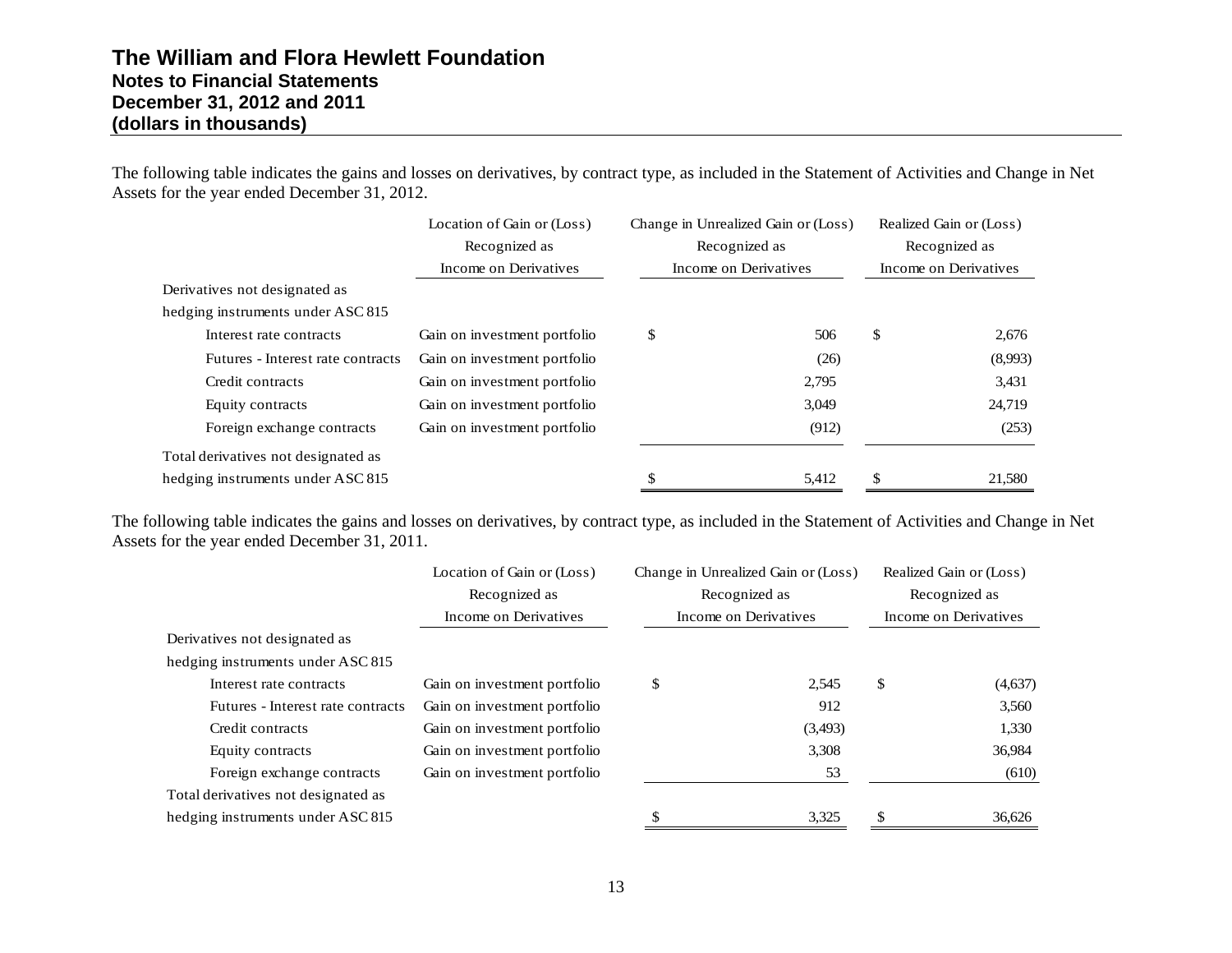## **Credit Default Swaps**

The Foundation's investment managers enter into credit default swaps, generally to simulate long and short bond positions that are either unavailable or considered to be less attractively priced in the bond market. The Foundation managers use these swaps to reduce risk where the Foundation has exposure to the issuer, or to take an active long or short position with respect to the likelihood of an event of default. The reference obligation of the swap can be a single issuer, a "basket" of issuers, or an index. The underlying referenced assets are typically corporate debt, sovereign debt and asset backed securities.

The buyer of a credit default swap is generally obligated to pay the seller a periodic stream of payments over the term of the contract in return for a contingent payment upon the occurrence of a credit event with respect to an underlying reference obligation. If a credit event occurs, the seller typically must pay the contingent payment to the buyer, which is typically the par value (full notional value) of the reference obligation, though the actual payment may be mitigated by terms of the International Swaps and Derivative Agreement ("ISDA"), allowing for netting arrangements and collateral.

The contingent payment may be a cash settlement or a physical delivery of the reference obligation in return for payment of the face amount of the obligation. If the Foundation's investment manager is a buyer and no credit event occurs, the Foundation may lose its investment and recover nothing. However, if a credit event occurs, the buyer typically receives full notional value for a reference obligation that may have little or no value. As a seller, the Foundation receives a fixed rate of income throughout the term of the contract, which typically is between one month and five years, provided that no credit event occurs. If a credit event occurs, the seller may be obligated to pay the buyer an amount up to the full notional value of the reference obligation.

As of December 31, 2012 and 2011, the Foundation is the buyer ("receiving protection") on a total notional amount of \$74,034 and \$2,300, respectively, and is the seller ("providing protection") on a total notional amount of \$120,649 and \$208,142, respectively. The notional amounts of the swaps are not recorded in the financial statements; however the notional amount does approximate the maximum potential amount of future payments that the Foundation could be required to make if the Foundation were the seller of protection and a credit event were to occur.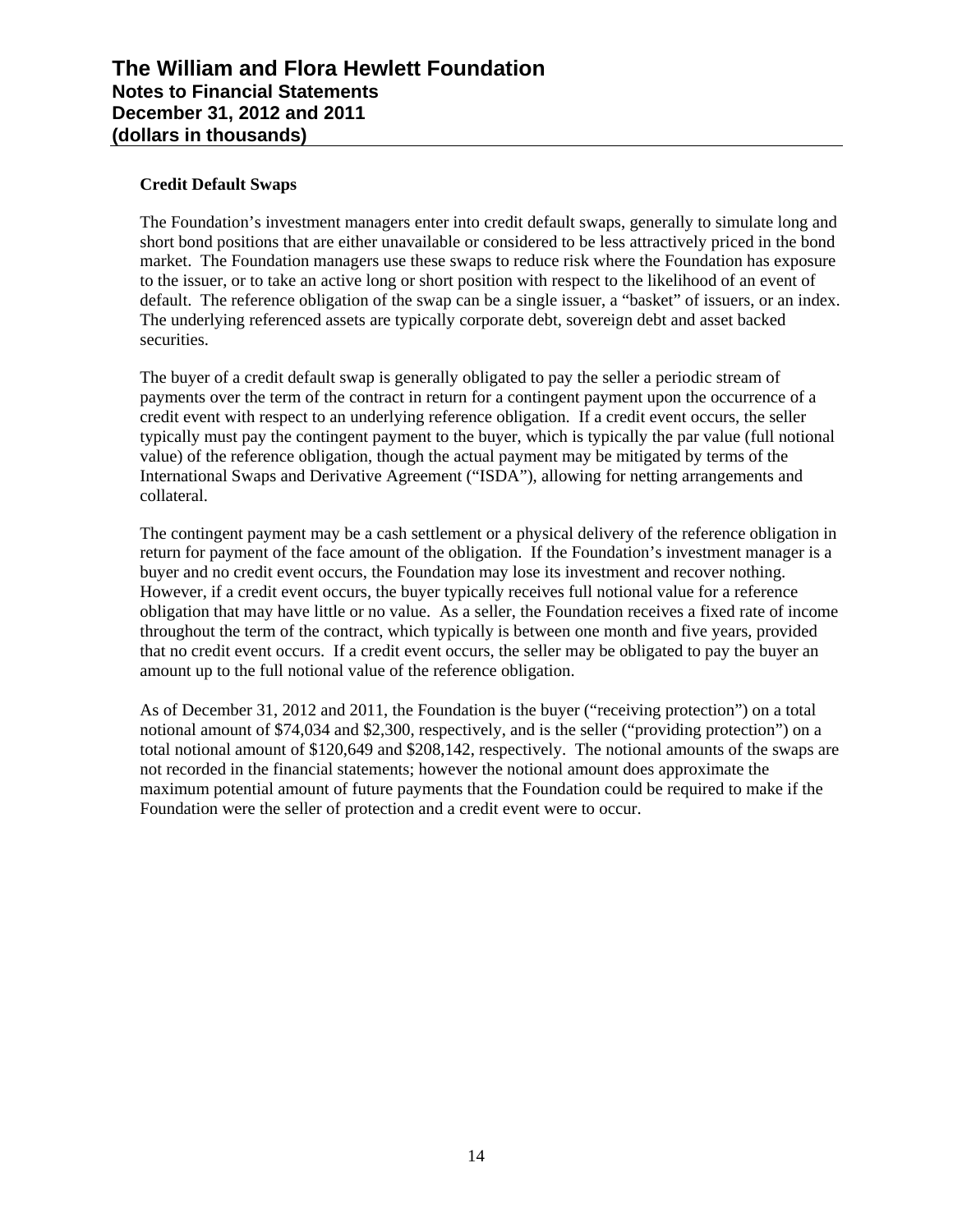Those credit default swaps for which the Foundation is providing protection at December 31, 2012 are summarized as follows:

| <b>Written Credit Derivative Contracts</b>                                                      |     | <b>Single Name</b><br><b>Credit Default Swaps</b> |     |                   |      |                                          |     | <b>Credit Default Swap Index</b> |    |                          |    |              |
|-------------------------------------------------------------------------------------------------|-----|---------------------------------------------------|-----|-------------------|------|------------------------------------------|-----|----------------------------------|----|--------------------------|----|--------------|
| <b>Reference Asset:</b>                                                                         |     | Corporate<br><b>Debt</b>                          |     | Sovereign<br>Debt |      | <b>Asset Backed</b><br><b>Securities</b> |     | Corporate<br><b>Debt</b>         |    | Sovereign<br><b>Debt</b> |    | <b>Total</b> |
| Fair value of written credit derivatives                                                        | \$  | (2)                                               | \$  | 135               | - \$ | (310)                                    | \$  | (84)                             | \$ | 53                       | ъ  | (208)        |
| Maximum potential amount of future payments                                                     | \$. | 44,200                                            | \$. | 11,500            | \$   | 7,200                                    | \$. | 57,049                           | S  | 700                      |    | \$120,649    |
| Recourse provisions with 3rd parties to recover<br>any amounts paid under the credit derivative |     |                                                   |     |                   |      |                                          |     |                                  |    |                          | Ъ. |              |

|                                  |    | $0 - 12$<br>months |        | $1 - 5$<br>years |               | $5-10$<br>years          | Over<br>10 years   |       | <b>Total</b> |         |
|----------------------------------|----|--------------------|--------|------------------|---------------|--------------------------|--------------------|-------|--------------|---------|
| Current rating on<br>underlying: |    |                    |        |                  |               |                          |                    |       |              |         |
| AAA                              | \$ |                    | $-$ \$ | $4,275$ \$       |               | $\overline{\phantom{a}}$ | $\mathbf{\hat{S}}$ |       | \$           | 4,275   |
| AA                               |    |                    |        | 8,700            |               | 100                      |                    | 7,200 |              | 16,000  |
| A                                |    | 1,400              |        | 38,300           |               | 2,000                    |                    |       |              | 41,700  |
| <b>BBB</b>                       |    |                    |        | 23,874           |               | 34,000                   |                    |       |              | 57,874  |
| $<$ BBB                          |    |                    |        | 800              |               |                          |                    |       |              | 800     |
| <b>Total</b>                     | S  | 1,400              | \$     | 75,949           | <sup>\$</sup> | 36,100                   | -\$                | 7,200 | \$           | 120,649 |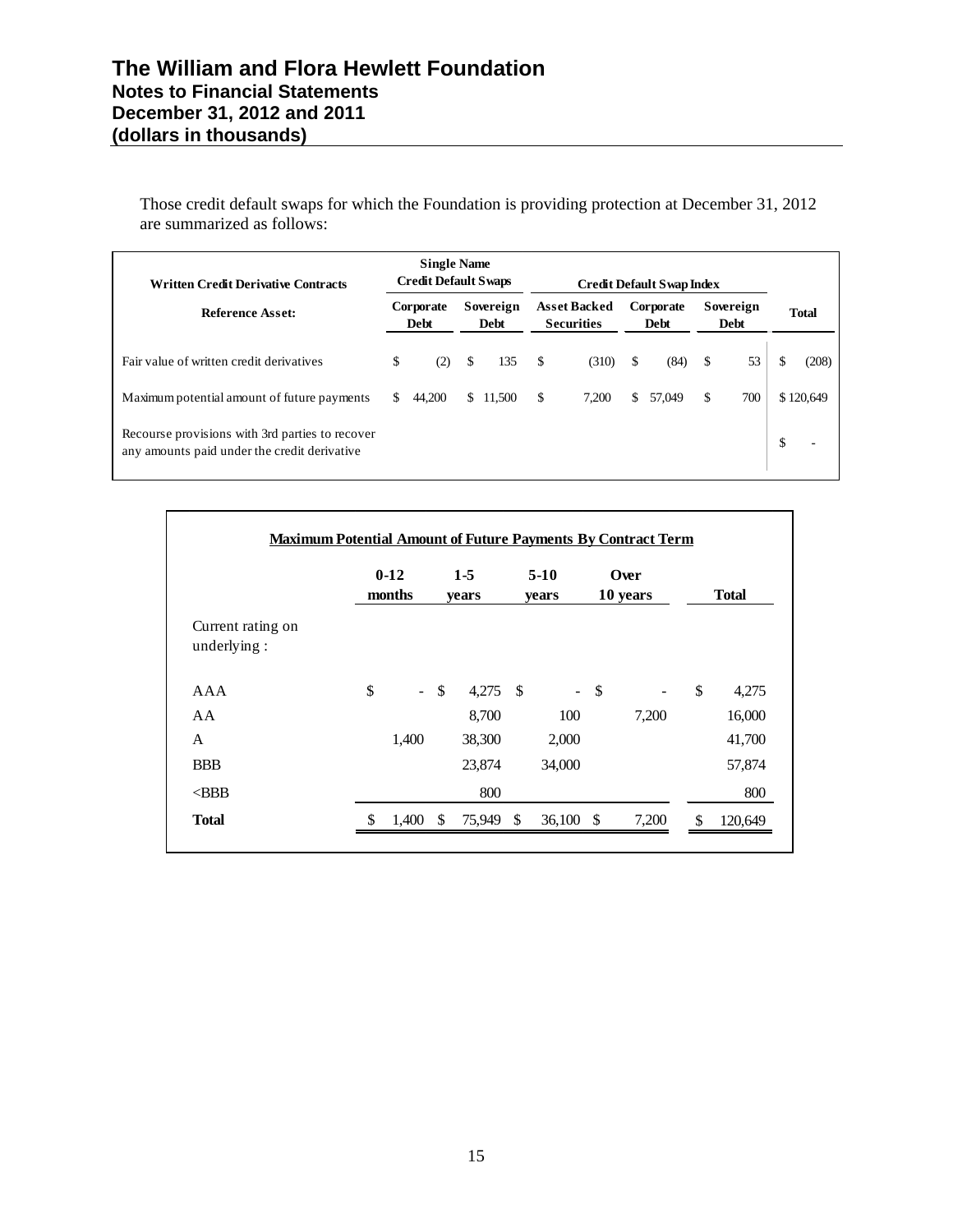Those credit default swaps for which the Foundation was providing protection at December 31, 2011 are summarized as follows:

| <b>Written Credit Derivative Contracts</b><br>Reference Asset:                                  |    | <b>Single Name</b><br><b>Credit Default Swaps</b> |   |                   | <b>Credit Default Swap Index</b> |                                          |    |                          |    |              |
|-------------------------------------------------------------------------------------------------|----|---------------------------------------------------|---|-------------------|----------------------------------|------------------------------------------|----|--------------------------|----|--------------|
|                                                                                                 |    | Corporate<br><b>Debt</b>                          |   | Sovereign<br>Debt |                                  | <b>Asset Backed</b><br><b>Securities</b> |    | Corporate<br><b>Debt</b> |    | <b>Total</b> |
| Fair value of written credit derivatives                                                        | \$ | (1,447)                                           | S | (878)             | \$                               | (640)                                    | \$ | (1,236)                  | \$ | (4,201)      |
| Maximum potential amount of future payments                                                     | S  | 21.230                                            |   | \$22.319          | \$                               | 6.800                                    |    | \$157,793                |    | \$208,142    |
| Recourse provisions with 3rd parties to recover<br>any amounts paid under the credit derivative |    |                                                   |   |                   |                                  |                                          |    |                          | \$ |              |

|                                  | $0 - 12$<br>months | $1 - 5$<br>years | $5-10$<br>years | Over<br>10 years | <b>Total</b>  |
|----------------------------------|--------------------|------------------|-----------------|------------------|---------------|
| Current rating on<br>underlying: |                    |                  |                 |                  |               |
| AAA                              | \$<br>$1,640$ \$   | 8,100 \$         | 675 \$          |                  | \$<br>10,415  |
| AA                               | 500                | 11,619           | 2,000           | 6,800            | 20,919        |
| A                                | 2,800              | 12,300           | 4,700           |                  | 19,800        |
| <b>BBB</b>                       | 19,000             | 101,708          | 34,000          |                  | 154,708       |
| $<$ BBB                          |                    | 2,300            |                 |                  | 2,300         |
| <b>Total</b>                     | 23,940             | \$<br>136,027    | \$<br>41,375 \$ | 6,800            | \$<br>208,142 |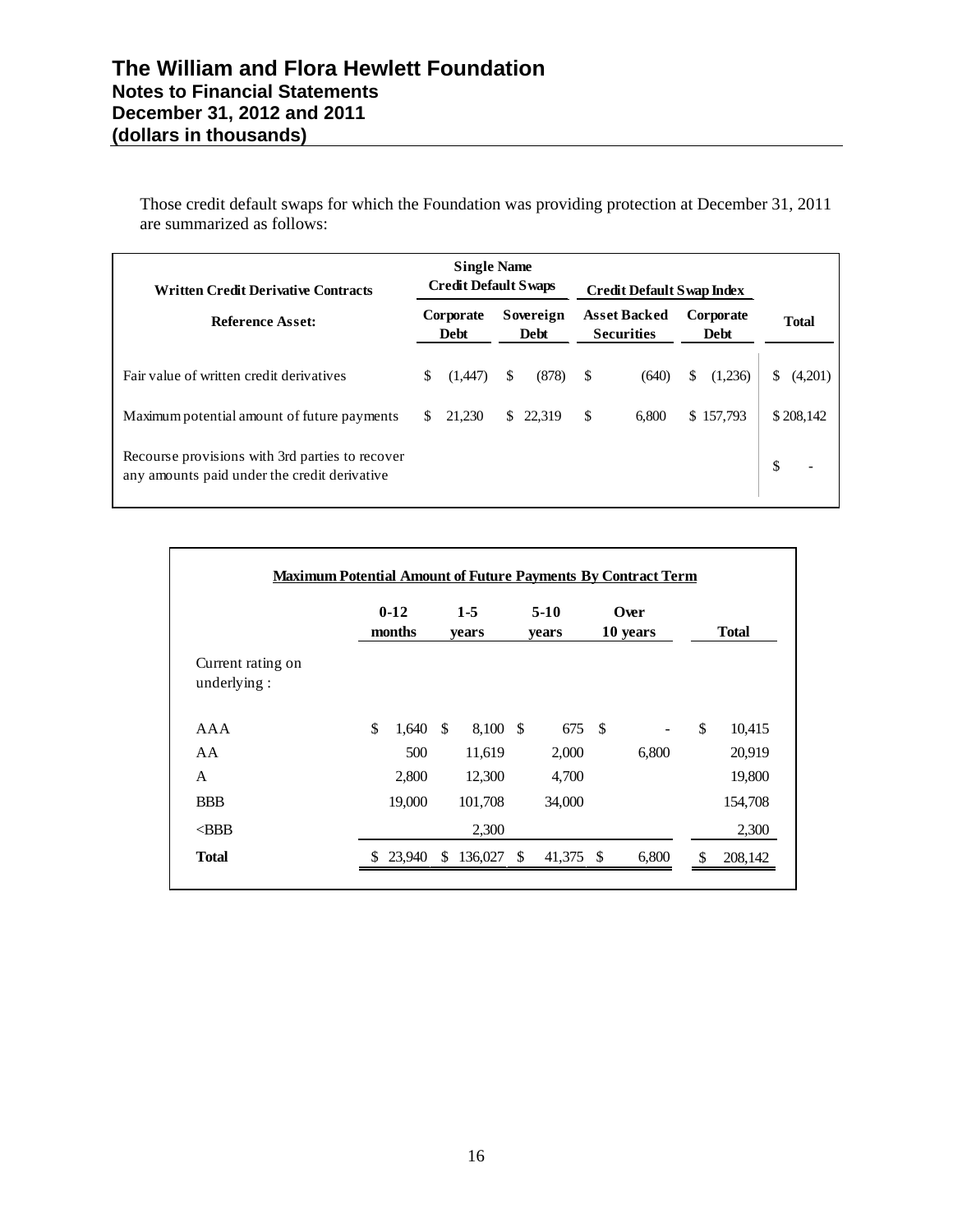## **4. Valuation of Investments**

U. S. GAAP has established a framework to measure fair value, and defined the required disclosures about fair value measurements. FASB Accounting Standards Codification ASC 820 on Fair Value Measurements favors the use of market-based information over entity-specific information. The standard prescribes a three-level hierarchy for fair value measurements based on the transparency of information, such as the pricing source, used in the valuation of an asset as of the measurement date.

Investments measured and reported at fair value are classified and disclosed in one of the following categories.

- Level I Quoted prices are available in active markets for identical investments as of the reporting date, without adjustment. The type of investments in Level I include listed equities held in the name of the Foundation, and exclude listed equities and other securities held indirectly through commingled funds.
- Level II Pricing inputs, including broker quotes, are generally those other than exchange quoted prices in active markets, which are either directly or indirectly observable as of the measurement date, and fair value is determined through the use of models or other valuation methodologies.
- Level III Pricing inputs are unobservable and include situations where there is little, if any, market activity for the investment. Investments that are included in this category generally include privately held investments and securities held in partnership or trust format, and for these the Net Asset Value (NAV) as a practical expedient has been used.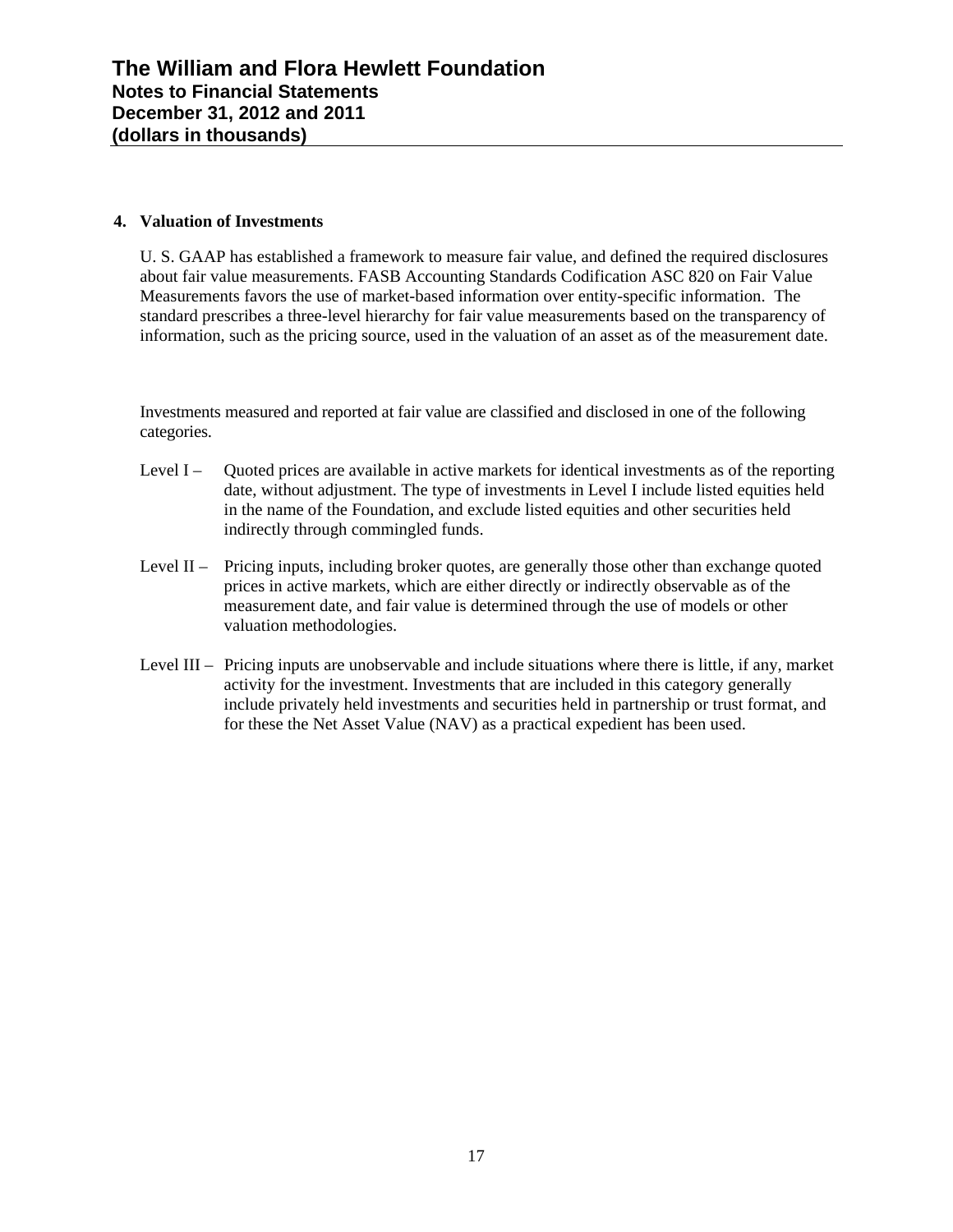The following table summarizes the valuation of the Foundation's investments by the ASC 820 fair value hierarchy levels as of December 31, 2012:

|                                                 |     | Level I    |    | Level II | Level III   | <b>Total</b>    |
|-------------------------------------------------|-----|------------|----|----------|-------------|-----------------|
| Equities and Fixed Income:                      |     |            |    |          |             |                 |
| Equity Securities - U.S.                        | \$  | 624,267    | \$ | $\sim$   | \$          | \$<br>624,267   |
| Equity Securities - Non-U.S.                    |     | 318,840    |    |          |             | 318,840         |
| <b>Corporate Debt Securities</b>                |     |            |    | 38,154   | 5,012       | 43,166          |
| <b>U.S. Government Securities</b>               |     | 743,584    |    | 152,500  |             | 896,084         |
| <b>Asset-Backed Securities</b>                  |     |            |    | 20,084   | 3,618       | 23,702          |
| Other Fixed Income Securities                   |     | 10,469     |    | 50,473   | 17,609      | 78,551          |
| Commingled Funds <sup>1</sup>                   |     |            |    |          | 1,509,313   | 1,509,313       |
| Cash Equivalents                                |     | 21,179     |    | 282,436  | 337         | 303,952         |
| <b>Alternative Assets:</b>                      |     |            |    |          |             |                 |
| Private Equity                                  |     |            |    |          | 1,680,611   | 1,680,611       |
| <b>Real Assets</b>                              |     |            |    |          | 1,150,847   | 1,150,847       |
| Distressed / Credit                             |     |            |    | 81,163   | 734,055     | 815,218         |
| Absolute Return / Market Neutral                |     |            |    |          | 654,379     | 654,379         |
| Derivatives - Assets                            |     | 106,134    |    | 5,623    |             | 111,757         |
| <b>Assets</b>                                   |     | 1,824,473  |    | 630,433  | 5,755,781   | 8,210,687       |
| Derivatives - Liabilities                       |     | (106, 933) |    | (12,969) |             | (119,902)       |
| Investments, at fair value                      | SS. | 1,717,540  | \$ | 617,464  | \$5,755,781 | 8,090,785       |
| Accrued Income and Net Payables and Receivables |     |            |    |          |             | (403, 936)      |
| <b>Total Investments</b>                        |     |            |    |          |             | \$<br>7,686,849 |

<sup>1</sup> These are directional investments, invested mostly in equity portfolios. These funds invest mostly in long only securities, and some invest in both long and short securities. The investments are public securities, and the funds are held in partnership or trust format.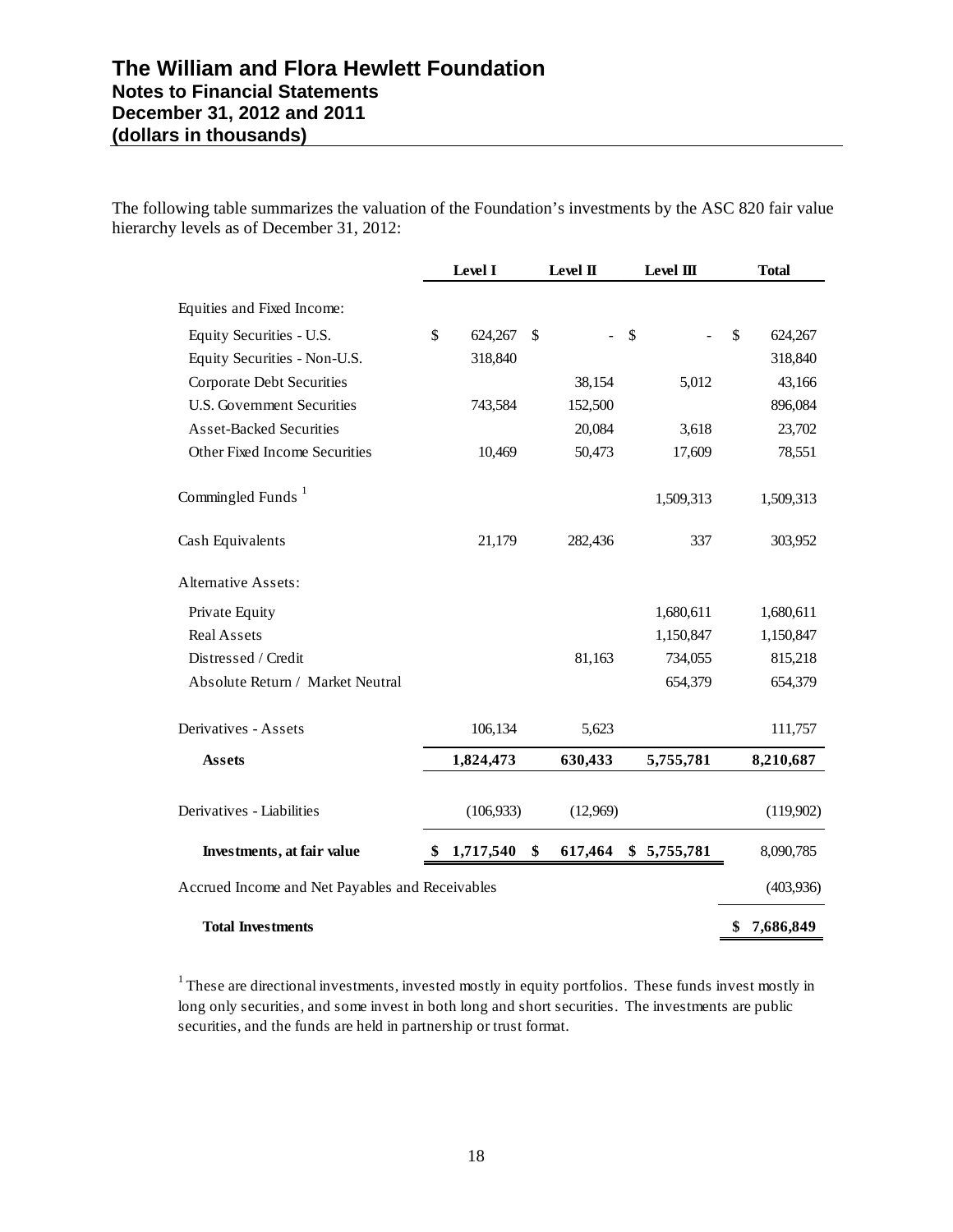The following table summarizes the valuation of the Foundation's investments by the ASC 820 fair value hierarchy levels as of December 31, 2011:

|                                                 | Level I       | Level II    | Level III   | <b>Total</b>    |
|-------------------------------------------------|---------------|-------------|-------------|-----------------|
| Equities and Fixed Income:                      |               |             |             |                 |
| Equity Securities - U.S.                        | \$<br>363,953 | \$          | \$<br>221   | \$<br>364,174   |
| Equity Securities - Non-U.S.                    | 260,980       |             |             | 260,980         |
| Corporate Debt Securities                       |               | 50,783      | 1,783       | 52,566          |
| <b>U.S. Government Securities</b>               | 482,644       | 204,189     |             | 686,833         |
| Mortgage-Backed Securities                      |               | 10,740      |             | 10,740          |
| Other Fixed Income Securities                   | 67,543        | 43,645      | 36,558      | 147,746         |
| Commingled Funds <sup>1</sup>                   |               |             | 1,269,536   | 1,269,536       |
| Cash Equivalents                                | 20,452        | 856,079     | 241         | 876,772         |
| <b>Alternative Assets:</b>                      |               |             |             |                 |
| Private Equity                                  |               |             | 1,673,622   | 1,673,622       |
| <b>Real Assets</b>                              |               |             | 1,112,361   | 1,112,361       |
| Distressed / Credit                             |               |             | 1,060,942   | 1,060,942       |
| Absolute Return / Market Neutral                |               |             | 531,382     | 531,382         |
| Derivatives - Assets                            | 113,758       | 2,696       |             | 116,454         |
| <b>Assets</b>                                   | 1,309,330     | 1,168,132   | 5,686,646   | 8,164,108       |
| Derivatives - Liabilities                       | (112,759)     | (11,280)    |             | (124, 039)      |
| Investments, at fair value                      | 1,196,571     | \$1,156,852 | \$5,686,646 | 8,040,069       |
| Accrued Income and Net Payables and Receivables |               |             |             | (782, 172)      |
| <b>Total Investments</b>                        |               |             |             | \$<br>7,257,897 |

1 These are directional investments, invested mostly in equity portfolios. These funds invest mostly in long only securities, and some invest in both long and short securities. The investments are public securities, and the funds are held in partnership or trust format.

The two tables on the following page summarize the Foundation's Level III reconciliation by the ASC 820 standards as of December 31, 2012 and 2011.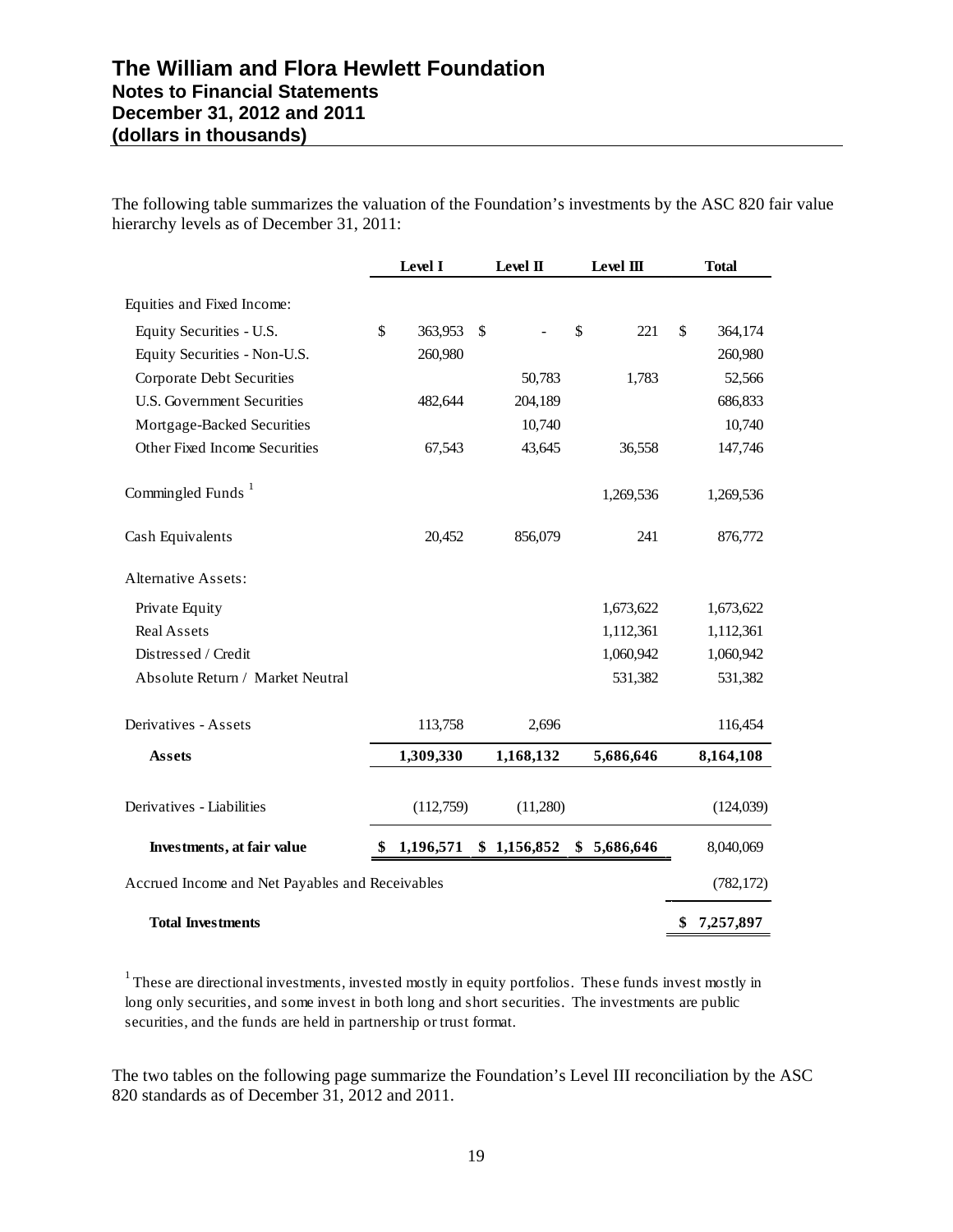|                                | Beginning<br>Balance at<br>December 31,<br>2011 |              | Realized<br>Gains<br>(Losse)  | Change in<br>Unrealized<br>Gains<br>(Losses) |               | Purchases<br>and Other<br>Acquisitions |              | <b>Sales</b><br>and Other<br>Dispositions | Transfers<br>Into<br>Level III |               | Transfers<br>Out of<br>Level III | Ending<br>Balance at<br>December 31,<br>2012 |
|--------------------------------|-------------------------------------------------|--------------|-------------------------------|----------------------------------------------|---------------|----------------------------------------|--------------|-------------------------------------------|--------------------------------|---------------|----------------------------------|----------------------------------------------|
| Level III Assets               |                                                 |              |                               |                                              |               |                                        |              |                                           |                                |               |                                  |                                              |
| Equity Securities U.S.         | \$<br>221                                       | $\mathbb{S}$ | $(9)$ \$                      | 76                                           | $\mathcal{S}$ | 1,303                                  | $\mathbb{S}$ | $(212)$ \$                                | 168                            | $\mathbb{S}$  | $(1,547)$ \$                     |                                              |
| Corporate Debt Securities      | 1.783                                           |              | (3,109)                       | 2,708                                        |               | 4,969                                  |              | (1, 189)                                  | 1.224                          |               | (1, 374)                         | 5,012                                        |
| <b>Asset-Backed Securities</b> |                                                 |              | 6                             | 122                                          |               | 2,326                                  |              | (492)                                     | 3,087                          |               | (1, 431)                         | 3,618                                        |
| Other Fixed Income Securities  | 36,558                                          |              | 1,205                         | 137                                          |               | 110,860                                |              | (131, 018)                                | 303                            |               | (436)                            | 17,609                                       |
| Commingled Funds               | 1,269,536                                       |              | 3,756                         | 244,316                                      |               | 177,971                                |              | (186, 574)                                | 308                            |               |                                  | 1,509,313                                    |
| Cash Equivalents               | 241                                             |              | 1                             | 110                                          |               |                                        |              | (15)                                      |                                |               |                                  | 337                                          |
| Private Equity                 | 1,673,622                                       |              | 157,106                       | (116, 252)                                   |               | 230,610                                |              | (265, 538)                                | 3,863                          |               | (2,800)                          | 1,680,611                                    |
| <b>Real Assets</b>             | 1,112,361                                       |              | 70,269                        | 18,938                                       |               | 143,260                                |              | (203,006)                                 | 9,025                          |               |                                  | 1,150,847                                    |
| Distressed / Credit            | 1,060,942                                       |              | 145,570                       | (45,508)                                     |               | 99,472                                 |              | (537, 733)                                | 12,116                         |               | (804)                            | 734,055                                      |
| Abs. Return / Market Neutral   | 531,382                                         |              | 3,902                         | 42,313                                       |               | 204,793                                |              | (132, 553)                                | 4,542                          |               |                                  | 654,379                                      |
| <b>Total</b>                   | 5,686,646                                       | \$           | 378,697                       | \$<br>146,960                                | \$            | 975,564                                |              | $$(1,458,330)$ \\$                        | 34,636                         | - \$          | $(8,392)$ \$                     | 5,755,781                                    |
|                                | Beginning<br>Balance at<br>December 31,<br>2010 |              | Realized<br>Gains<br>(Losses) | Change in<br>Unrealized<br>Gains<br>(Losses) |               | Purchases<br>and Other<br>Acquisitions |              | <b>Sales</b><br>and Other<br>Dispositions | Transfers<br>Into<br>Level III |               | Transfers<br>Out of<br>Level III | Ending<br>Balance at<br>December 31,<br>2011 |
| Level III Assets               |                                                 |              |                               |                                              |               |                                        |              |                                           |                                |               |                                  |                                              |
| Equity Securities U.S.         | \$<br>2,706                                     | \$           | $(13)$ \$                     | $(513)$ \$                                   |               | 1,168                                  | $\mathbb{S}$ | $(144)$ \$                                |                                | <sup>\$</sup> | $(2,983)$ \$                     | 221                                          |
| Corporate Debt Securities      | 5,734                                           |              | 478                           | 1,273                                        |               | 100                                    |              | (3,518)                                   | 1,646                          |               | (3,930)                          | 1,783                                        |
| Other Fixed Income Securities  | 25,134                                          |              | 632                           | $\mathbf{1}$                                 |               | 34,032                                 |              | (24,770)                                  | 2,432                          |               | (903)                            | 36,558                                       |
| Commingled Funds               | 1,236,063                                       |              | 4,572                         | 53,241                                       |               | 170,274                                |              | (200, 387)                                | 5,773                          |               |                                  | 1,269,536                                    |
| Cash Equivalents               | 32                                              |              |                               | 141                                          |               |                                        |              |                                           | 68                             |               |                                  | 241                                          |
| Private Equity                 | 1,418,985                                       |              | 75,445                        | 61,192                                       |               | 226,842                                |              | (108, 842)                                |                                |               |                                  | 1,673,622                                    |
| Real Assets                    | 1,002,407                                       |              | 71,401                        | 43,039                                       |               | 111,449                                |              | (123, 105)                                | 7,170                          |               |                                  | 1,112,361                                    |
| Distressed / Credit            | 1,145,935                                       |              | 58,111                        | (66,969)                                     |               | 208,624                                |              | (291, 615)                                | 6,856                          |               |                                  | 1,060,942                                    |
| Abs. Return / Market Neutral   | 535,393                                         |              | 24,048                        | 3,873                                        |               | 149,943                                |              | (181, 875)                                |                                |               |                                  | 531,382                                      |
| <b>Total</b>                   | \$<br>5,372,389                                 | \$           | 234,674                       | \$<br>95,278                                 | \$            | 902,432                                | \$           | $(934, 256)$ \$                           | 23,945                         | \$            | $(7,816)$ \$                     | 5.686.646                                    |

Transfers In (Out) include investments which have been reclassified to Level I and II as the Foundation has the ability to redeem these at NAV in the near term or pricing inputs became observable. This also includes situations where pricing inputs became unobservable for certain Level II investments. All transfer amounts are based on the fair value as of the date of the event or change in circumstances that caused the transfer.

The amount included in the Statement of Activities for the period which is attributable to the change in unrealized gains (losses) related to assets still held at December 31, 2012 and 2011 was \$757,562 and \$611,786, respectively.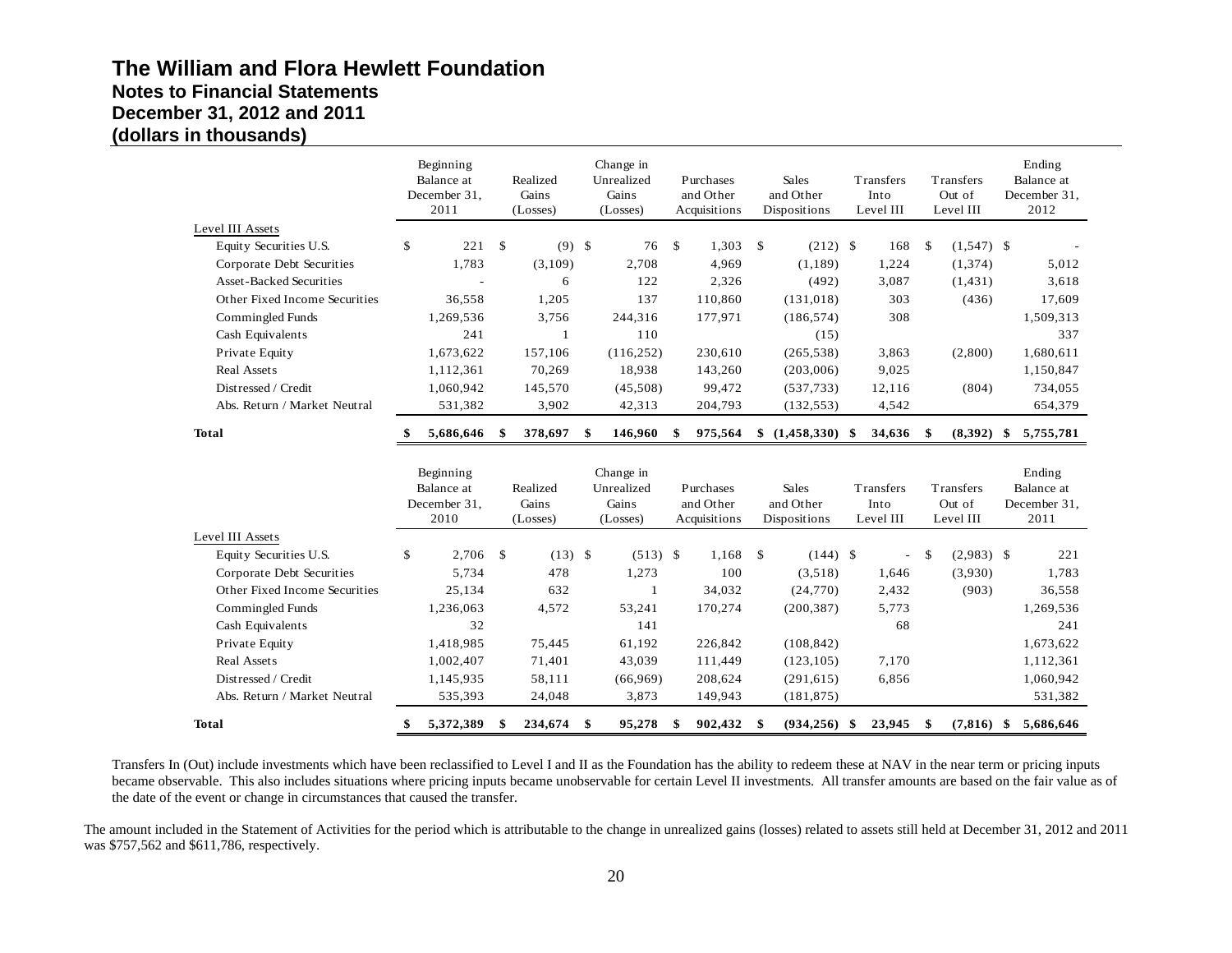The Foundation uses the NAV as a practical expedient to determine the fair value of all the underlying investments which (a) do not have a readily determinable fair value and (b) prepare their financial statements consistent with the measurement principles of an investment company or have the attributes of an investment company.

|                        |                                                                                             |            | Remaining |                        |                                                                                                                                                                                                                                                 |                                                                                                                                      |
|------------------------|---------------------------------------------------------------------------------------------|------------|-----------|------------------------|-------------------------------------------------------------------------------------------------------------------------------------------------------------------------------------------------------------------------------------------------|--------------------------------------------------------------------------------------------------------------------------------------|
|                        |                                                                                             |            | Life      | Unfunded               | Redemption                                                                                                                                                                                                                                      | Redemption                                                                                                                           |
|                        | Strategy                                                                                    | Fair Value | (Years)   | Commitments            | Terms                                                                                                                                                                                                                                           | Restrictions                                                                                                                         |
| Private Equity         | Venture and buyout,<br>in the U.S. and<br>international                                     | \$1,681    | 1 to 12   | \$                     | 618<br>Not eligible for redemption                                                                                                                                                                                                              | Not redeemable                                                                                                                       |
| <b>Real Assets</b>     | Real estate and<br>natural resources,<br>primarily in the U.S.                              | 1,151      | 1 to 12   |                        | 344<br>Not eligible for redemption                                                                                                                                                                                                              | Not redeemable                                                                                                                       |
| Distressed /<br>Credit | Distressed asset funds<br>& credit strategies,<br>globally                                  | 815        | 1 to 12   |                        | 86<br>34% by value are in private equity<br>structure, with no redemption<br>ability. For the rest, terms range<br>between monthly and quarterly<br>redemption with 7 - 65 days'<br>notice, to annual redemption with<br>45 - 180 days' notice. | 14% by value (2 funds)<br>have lock up provision<br>between 0 to 2 years. Side<br>pockets exist for<br>approximately 1% by<br>value. |
| Absolute Return        | Global equity and<br>- Market Neutral fixed income funds<br>in market neutral<br>strategies | 654        | N.A.      |                        | 6% by value are in private equity<br>$\sim$<br>structure, with no redemption<br>ability. For the rest, terms range<br>from weekly to quarterly<br>redemption with 6 - 90 days'<br>notice, to annual redemption with<br>60 - 90 days' notice.    | N.A.                                                                                                                                 |
| Commingled<br>funds    | Global funds,<br>primarily long-only<br>and primarily in                                    | 1,509      | N.A.      |                        | Range from 6 to 90 days' notice.                                                                                                                                                                                                                | 10% by value (3 funds)<br>have lock up provisions<br>between 0 to 2 years.                                                           |
| Total                  |                                                                                             | \$5,810    |           | 1,048<br><sup>\$</sup> |                                                                                                                                                                                                                                                 |                                                                                                                                      |

The following table lists investments in investment funds (in partnership or trust format) by major category as of December 31, 2012: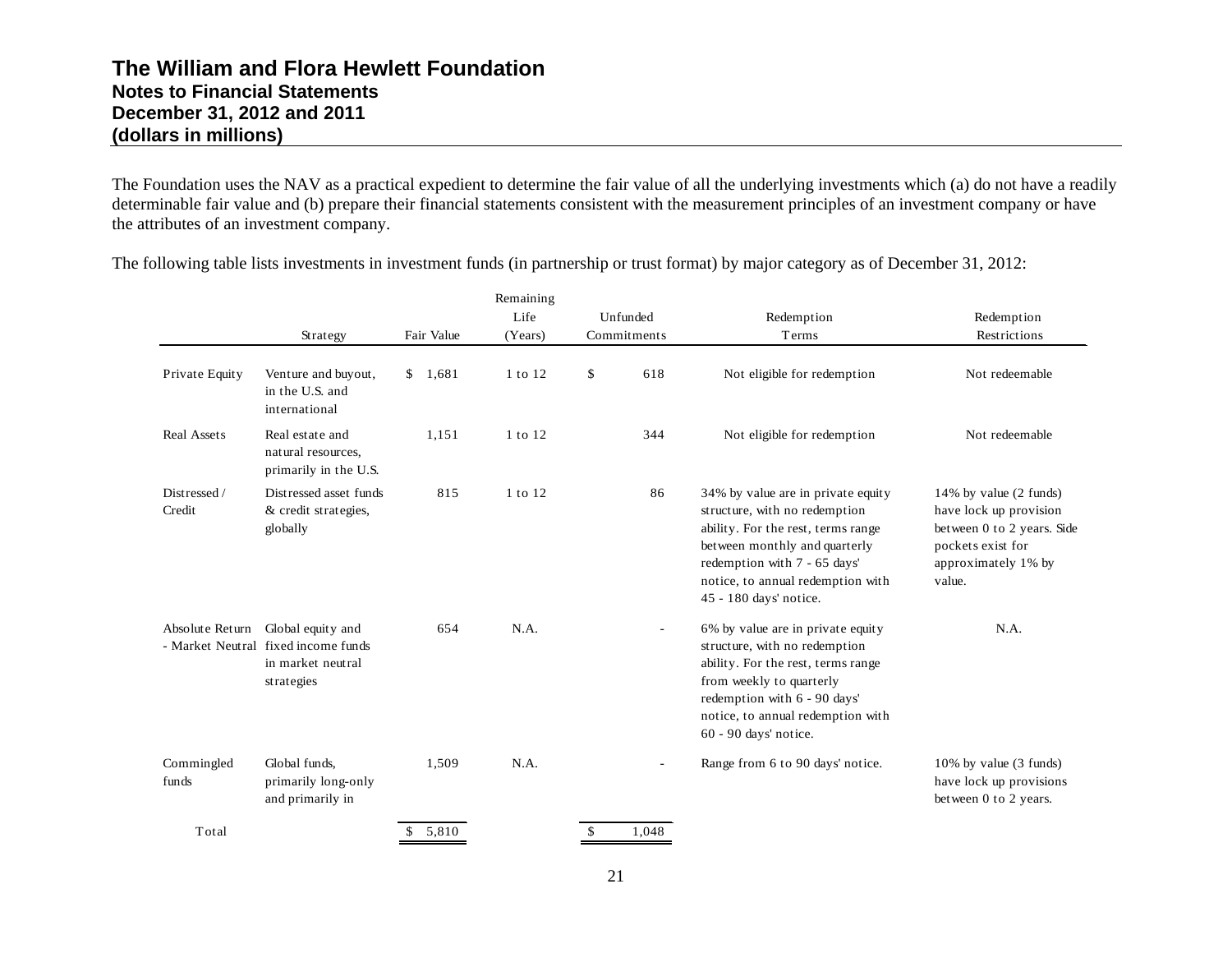The following table lists investments in investment funds (in partnership or trust format) by major category as of December 31, 2011:

|                        | Strategy                                                                                 | Fair Value            | Remaining<br>Life<br>(Years) | Unfunded<br>Commitments | Redemption<br>Terms                                                                                                                                                                                                            | Redemption<br>Restrictions                                                                                                       |
|------------------------|------------------------------------------------------------------------------------------|-----------------------|------------------------------|-------------------------|--------------------------------------------------------------------------------------------------------------------------------------------------------------------------------------------------------------------------------|----------------------------------------------------------------------------------------------------------------------------------|
| Private Equity         | Venture and buyout, in<br>the U.S. and international                                     | 1,674<br>$\mathbb{S}$ | 1 to 12                      | \$<br>745               | Not eligible for redemption                                                                                                                                                                                                    | Not redeemable                                                                                                                   |
| <b>Real Assets</b>     | Real estate and natural<br>resources, primarily in<br>the U.S.                           | 1,112                 | 1 to 12                      | 321                     | Not eligible for redemption                                                                                                                                                                                                    | Not redeemable                                                                                                                   |
| Distressed /<br>Credit | Distressed asset funds $\&$<br>credit strategies, globally                               | 1,061                 | 1 to 12                      | 120                     | 56% by value are in private equity<br>structure, with no redemption<br>ability. For the rest, terms range<br>between quarterly redemption with<br>60 - 65 days' notice, to annual<br>redemption with 45 - 180 days'<br>notice. | 9% by value (2 funds) have<br>lock up provision between<br>0 to 3 years. Side pockets<br>exist for approximately 1%<br>by value. |
| Absolute Return        | Global equity and fixed<br>- Market Neutral income funds in market<br>neutral strategies | 531                   | N.A.                         |                         | 13% by value are in private equity<br>structure, with limited liquidity.<br>For the rest, terms range between<br>monthly and quarterly redemption<br>with 30 - 65 days' notice, to annual<br>redemption with 60 days' notice.  | 7% by value (1 fund) has<br>lock up provision of less<br>than 1 year.                                                            |
| Commingled<br>funds    | Global funds, primarily<br>long-only and primarily<br>in equities                        | 1,270                 | N.A.                         | 1                       | Range from 6 to 90 days' notice.                                                                                                                                                                                               | 12% by value (4 funds)<br>have lock up provisions<br>between 0 to 3 years.                                                       |
| Total                  |                                                                                          | 5.648<br>\$           |                              | 1,187<br>$\mathbb{S}$   |                                                                                                                                                                                                                                |                                                                                                                                  |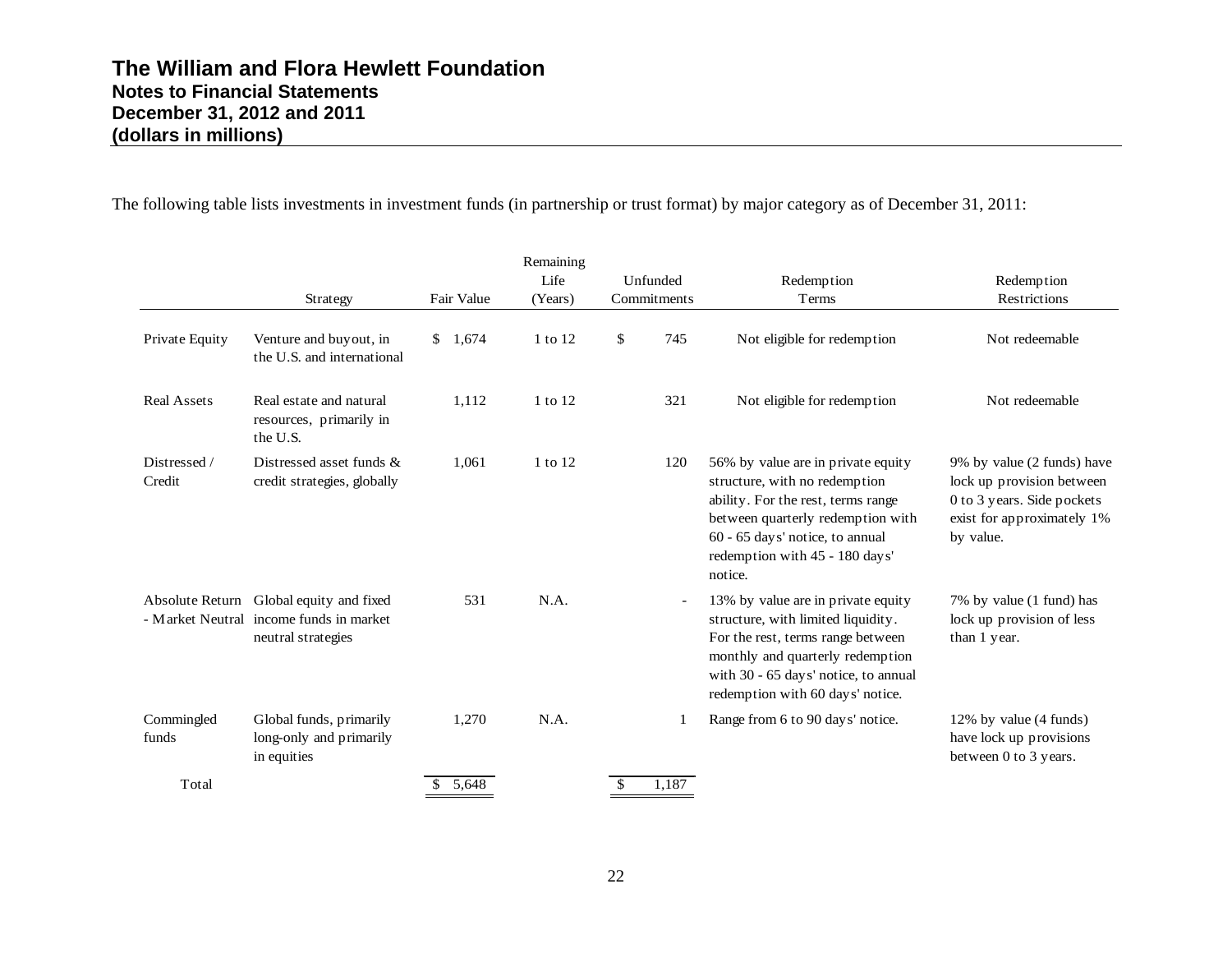#### **5. Fixed Assets**

Fixed assets consist of the following at December 31, 2012 and 2011:

|                                                                      | 2012                 | 2011               |
|----------------------------------------------------------------------|----------------------|--------------------|
| Building, land lease and land improvements<br>Furniture and fixtures | 34.357<br>S<br>5,549 | 34,357<br>5,481    |
| Computer and office equipment                                        | 2,614                | 2,433              |
| Less accumulated depreciation and amortization                       | 42,520<br>(14, 878)  | 42.271<br>(13,576) |
|                                                                      | 27.642               | 28.695             |

#### **6. Benefit Plans**

#### **Retirement Plans**

The Foundation sponsors a 403(b) defined contribution plan for its eligible employees. Foundation contributions to the plan totaled \$1,829 and \$1,753 in 2012 and 2011, respectively.

The Foundation also has an unfunded 457(b) deferred compensation plan. Subject to statutory limits, the Foundation contributes to the plan on behalf of eligible employees that did not receive their full contributions to the defined contribution plan due to Internal Revenue Service limits. In relation to this plan, at December 31, 2012 the Foundation held assets of \$926 that are included in prepaid expenses. These assets are designated by the Foundation to pay future 457(b) plan liabilities. The corresponding liability of \$926 is included in accrued liabilities.

#### **Postretirement Healthcare Benefits**

The Foundation provides healthcare benefits to retired employees and their eligible dependents. Net periodic benefit costs totaled \$622 and \$593 in 2012 and 2011, respectively. The Foundation recorded a liability for postretirement benefit obligations of \$6,999 and \$5,933 as of December 31, 2012 and 2011, respectively.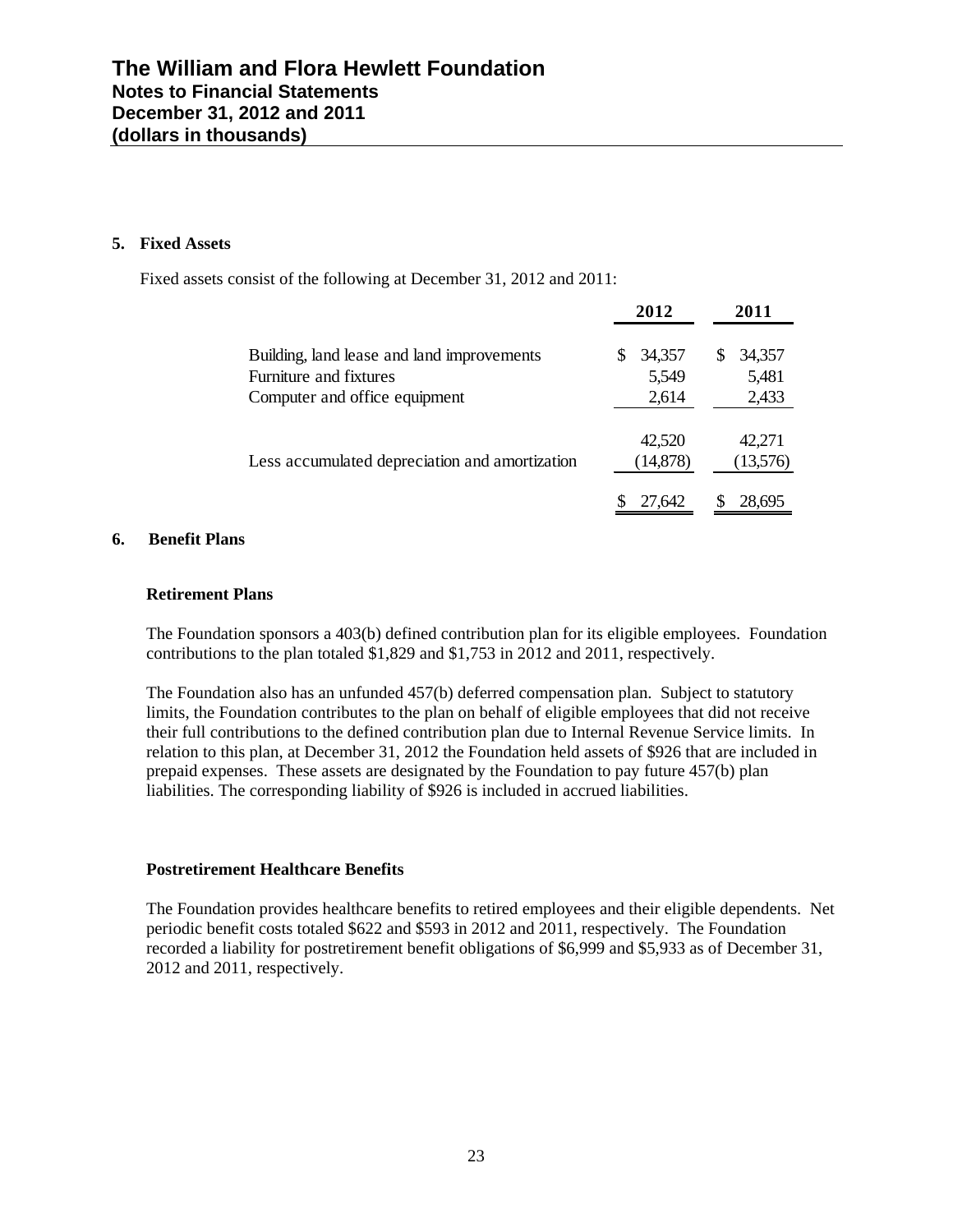The weighted average discount rate assumptions used for the plan are shown below:

|                                                          | 2012  | 2011  |
|----------------------------------------------------------|-------|-------|
| Discount rate to determine benefit obligations           | 3.85% | 4.27% |
| Discount rate to determine the net periodic benefit cost | 4.27% | 5.50% |

## **7. Grants Payable**

Grant requests are recorded as grants payable when they are awarded. Some of the grants are payable in installments, generally over a two or three-year period. Grants authorized but unpaid at December 31, 2012 are payable as follows:

| <b>Year Payable</b> |   | Amount  |
|---------------------|---|---------|
| 2013                | S | 121,978 |
| 2014                |   | 21,451  |
| 2015 and thereafter |   | 2,276   |
|                     |   | 145,705 |

## **8. Gifts Payable**

The Foundation made a commitment of \$113,000 in August of 2007 to the University of California, Berkeley, over seven years, for a challenge grant to endow 100 faculty chairs and for the creation of an in-house investment company. The obligation was discounted to a net present value as of December 31, 2012 and 2011 using a discount rate of 4.33%. Payments of \$13,000 and \$30,000 were made in 2012 and 2011, respectively. The Foundation expects to pay \$18,000 over the next two years.

The Foundation made a commitment of \$461,095 in July of 2008 to ClimateWorks Foundation for an initiative to mitigate global climate change. This obligation was fully paid by December 31, 2012. A subsequent commitment of \$100,000 to ClimateWorks Foundation was made in 2012. This obligation is expected to be paid over a period of two years and was discounted to a net present value as of December 31, 2012 using a discount rate of 0.29%. The Foundation expects to pay \$100,000 over the next two years.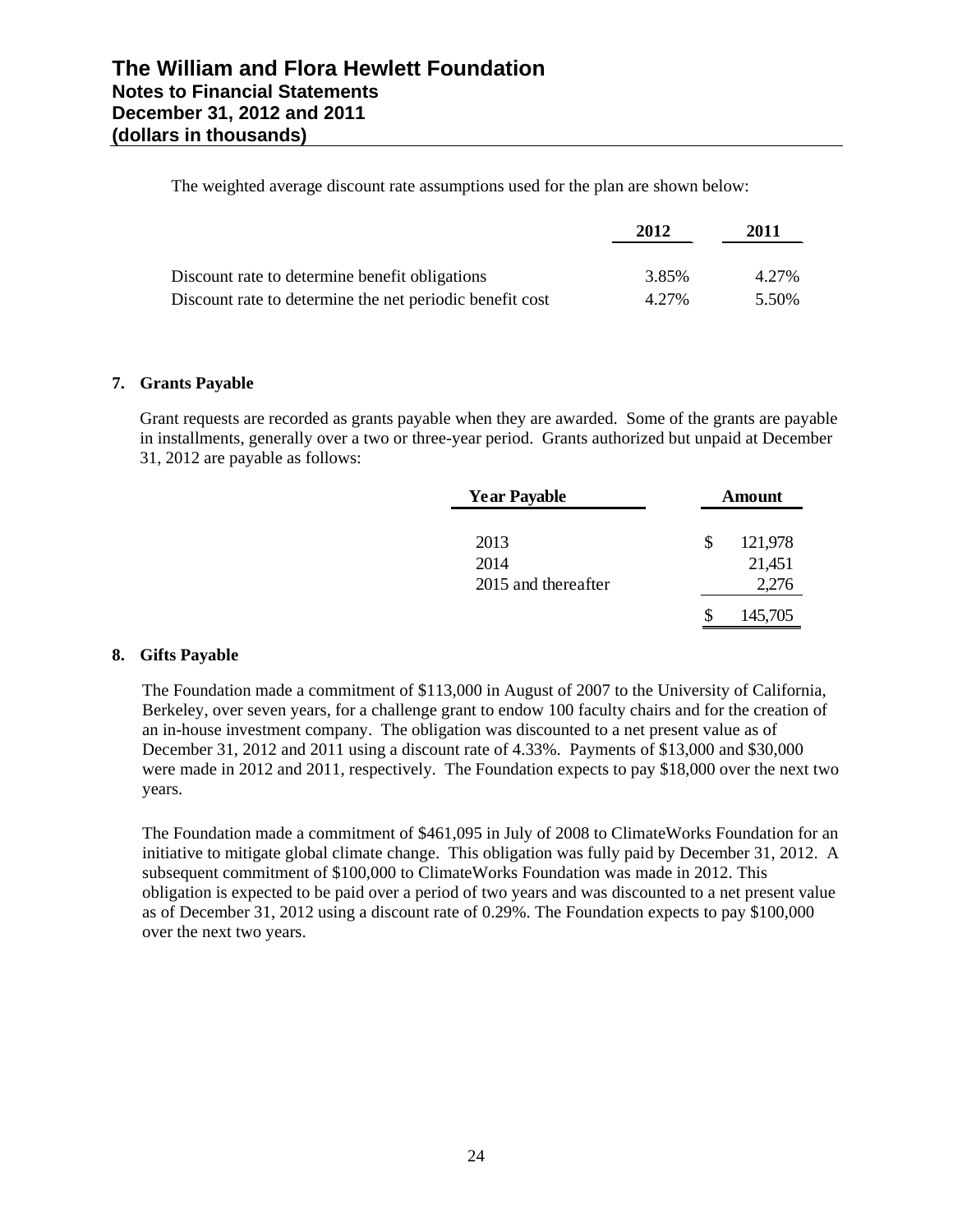The total gifts payable at December 31, net of discount, is as follows:

|                                            | 2012               | 2011                 |
|--------------------------------------------|--------------------|----------------------|
| Gifts payable<br>Less unamortized discount | 118,000<br>(1,983) | \$181,000<br>(8,217) |
| Gifts payable, net of discount             | 116,017            | 172,783              |

## **9. Credit Facilities**

The Foundation has a collateralized revolving line of credit ("LOC") of \$300,000 with BNY Mellon. This LOC note does not have an expiration date. At December 31, 2012 and 2011 the outstanding principal balance on the line of credit was \$20,000 and \$0, respectively. The interest rate on the LOC is variable and is indexed to the one month London Interbank Offered Rate ("Libor").

In addition, the Foundation has a one-year committed revolving LOC of \$100,000 and a two-year committed revolving LOC of \$200,000, with JP Morgan Chase. At December 31, 2012, the outstanding principal balance on these two lines of credit was \$30,000 and \$0, respectively. The interest rate on these lines of credit is variable and is indexed to the one, two and three month London Interbank Offered Rate ("Libor").

## **10. Federal Excise and Unrelated Business Income Tax**

The William and Flora Hewlett Foundation is a private foundation and qualifies as a tax-exempt organization under Section  $501(c)(3)$  of the Internal Revenue Code and corresponding California provisions. Private foundations are subject to a federal excise tax on net investment income and may reduce their federal excise tax rate from 2% to 1% by exceeding a certain payout target for the year. The Foundation qualified for the 1% tax rate in 2011, and expects to qualify for the 1% tax rate for 2012. Each year, current federal excise tax is levied on interest and dividend income and net realized gains of the Foundation; net investment losses do not reduce investment income. At December 31, 2012, deferred federal excise tax is provided at 2%, the maximum rate which could be paid on unrealized gains on investments.

The income from certain investments is subject to unrelated business income tax.